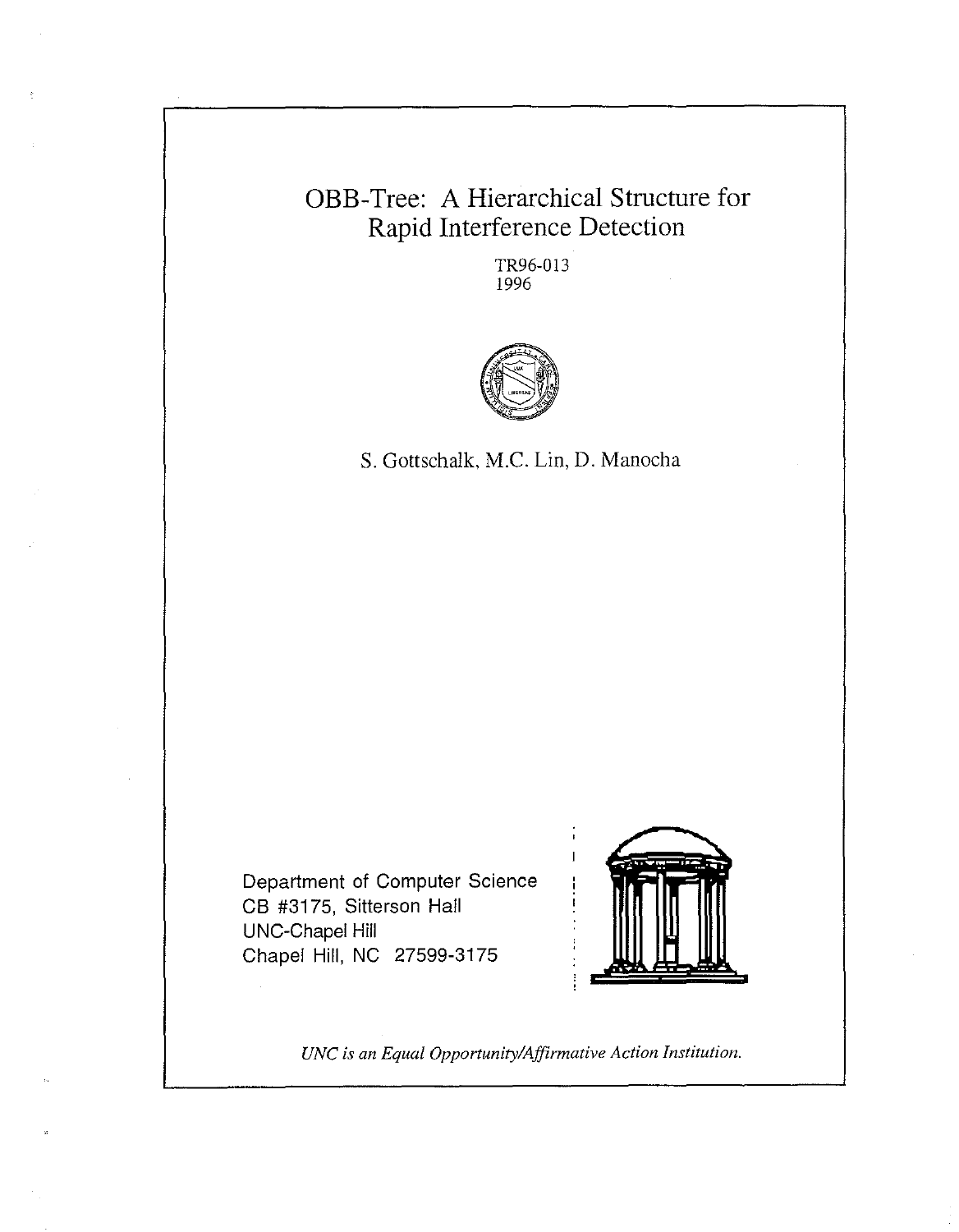To Appear in Proceedings of ACM Siggraph'96

# **OBB-Tree: A Hierarchical Structure for Rapid Interference Detection** \*

S. Gottschalk M. C. Lin<sup>t</sup> D. Manocha Department of Computer Science University of North Carolina Chapel Hill, NC 27599 {gottscha,lin,manocha }©cs. unc.edu

#### **Abstract**

We present a data structure and an algorithm for efficient and exact interference detection amongst complex models undergoing rigid motion. The algorithm is applicable to all general polygonal and curved models. It pre-computes a hierarchical representation of models using tight-fitting *oriented bounding box* trees. At runtime, the algorithm traverses the tree and tests for overlaps between oriented bounding boxes based on a new *separating axis* theorem, which takes less than 200 operations in practice. It has been implemented and we compare its performance with other hierarchical data structures. In particular, it can accurately detect all the contacts between large complex geometries composed of hundreds of thousands of polygons at interactive rates, almost *one order* of magnitude faster than earlier methods.

CR Categories and Subject Descriptors: I.3.3 [Computer Graphics]: Picture/Image Generation — Display algorithms; I.3.5 [Computer Graphics]: Computational Geometry and Object Modeling — Curve, surface, solid, and object representations.

Additional Key Words and Phrases: hierarchical approximation, model simplification, levels-of-detail generation, shape approximation, geometric modeling, offsets.

<sup>•</sup>supported in part by a Sloan fellowship, ARO Contract P-34982-MA, NSF grant CCR-9319957, ONR contract N00014-94-l-0738, ARPA contract DABT63-93-C-0048, NSF/ ARPA Science and Technology Center for Computer Graphics & Scientific Visualization and NSF Prime contract No. 8920219 and a grant **from Ford Motor company.** 

t Also with U.S. Army Research Office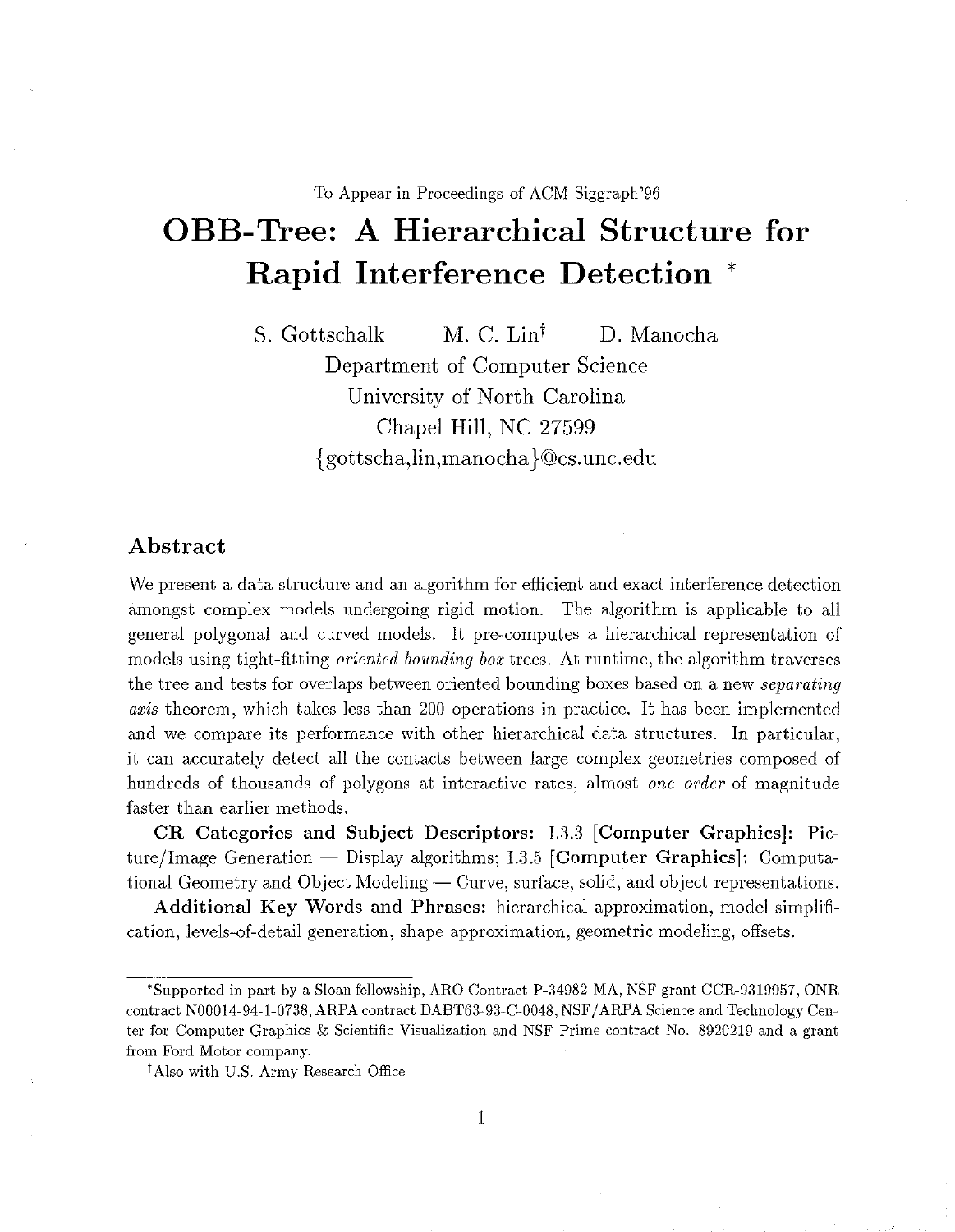# **1 Introduction**

The problems of interference detection between two or more geometric models in static and dynamic environments are fundamental in computer graphics. They are also considered important in computational geometry, solid modeling, computer-graphics, robotics, molecular modeling, manufacturing and computer-simulated environments. Generally speaking, we are interested in *very efficient* and in many cases, *real-time* algorithms for applications with the following characterizations:

- **Model Complexity:** The input models are composed of many hundred thousand of polygons.
- **Unstructured Representation:** The input models are represented as collection of polygons with no topology information. Such models are also known as *polygon soups*  and their boundaries may have cracks, T-joints, or may correspond to open sets or non-manifold geometries. No robust techniques are known for cleaning such models.
- **Close Proximity:** In the actual applications, the models come in close proximity of each other and can have multiple contacts.
- **Accurate Contact Determination:** The applications need to know accurate contacts between the models (up to the resolution of the models and machine precision).

Many applications like dynamic simulation, physically-based modeling, tolerance checking for virtual prototyping, simulation-based design of large CAD models have all these four characterizations. Currently, fast interference detection for such applications is a *major bottleneck.* 

**Main Contribution** We present efficient algorithms for accurate interference detection for such applications. They make no assumptions about model representations or the motion. The algorithms compute a hierarchical representation using *oriented bounding boxes (OBB 's).* An *OBB* is a rectangular bounding box at an arbitrary orientation in 3-space. The resulting hierarchical structure is referred to as *OBB-T* ree. The idea of using *OBB's* is not new and many researchers have used them extensively to speed up ray tracing and interference detection computations. Our major contributions are:

- 1. New efficient algorithms for hierarchical representation of large models using tightfitting *OBB's.*
- 2. A new *separating axis* theorem used for checking two *OBB's* in space (with arbitrary orientation) for overlap. Based on this theorem, we can test two *OBB's* for overlap in about 100 operations on average. This test is about *one order* of magnitude faster compared to earlier algorithms for checking overlap between boxes.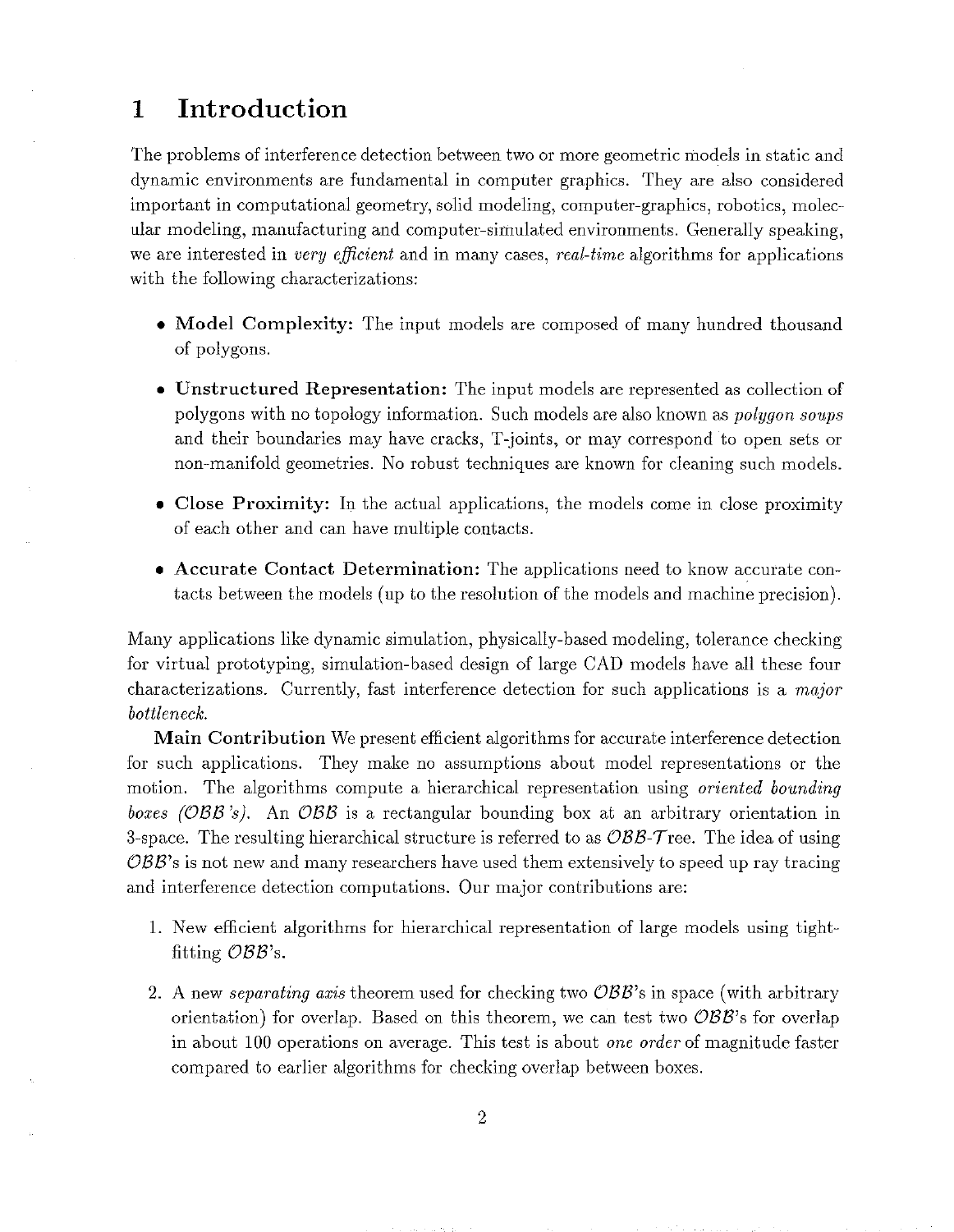

Figure 1: Interactive Interference Detection on Complex Interweaving Pipeline: 140, 000 polygons each (Two Different Views from the Simulation)

- 3. Comparison with other hierarchical representations based on sphere trees and *axisaligned bounding boxes (AABB's).* We show that for many close proximity situations, *OBB's* are asymptotically much faster.
- 4. *Robust and interactive* implementation and demonstration. We have applied it to compute ail contacts between very complex geometries at interactive rates (as shown in Figure 1). Its performance is almost *one order* of magnitude faster than earlier algorithms for objects in close proximity.

**The** rest of the paper is organized in the following manner: We provide a comprehensive survey of interference detection methods in Section 2. A brief overview of the algorithm is given in Section 3. We describe algorithms for efficient computation of hierarchical *OBB's*  in Section 4. Section 5 presents the separating-axis theorem and shows how it can be used to compute overlaps between two *OBB's* very efficiently. We compare its performance with hierarchical representations composed of sphere trees and axis-aligned boxes in Section 6. Section 7 discusses the implementation and performance of the algorithms on complex models. **In** Section 8, we show how the algorithms can be specialized to ray-tracing and extended to curved geometries and deformable models.

## **2 Previous Work**

Interference and collision detection problems have been extensively studied in the literature. The simplest algorithms for collision detection are based on using bounding volumes and spatial decomposition techniques in a hierarchical manner. Typical examples of bounding volumes include axis-aligned boxes, spheres, and octrees, and they are chosen due to the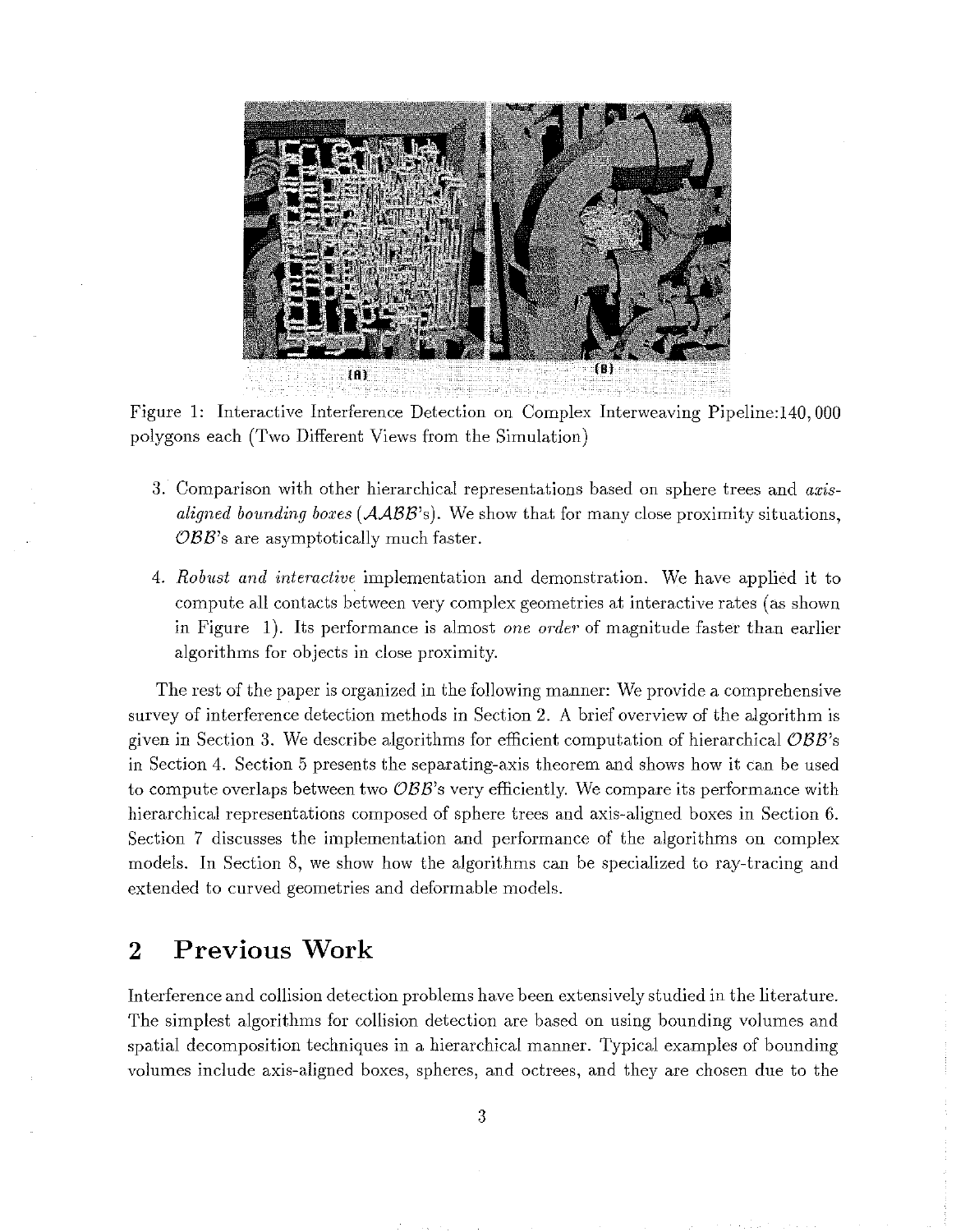simplicity of finding collision between two such volumes. These include cone trees, k-d trees and octrees [Sam89], sphere trees [Hub94, Qui94], R-trees and their variants [BKSS90], trees based on S-bounds [Cam91], strip trees, and boxtrees [ZF95]. Other spatial representations are based on BSP's [NAT90] and its extensions to multi-space partitions [WG91], spatial representations based on space-time bounds or four-dimensional testing [AANJ94, Cam90, Can86, Hub94] and many more. All of these hierarchical methods do very well in performing "rejection tests", whenever two objects are far apart. However, when the two objects are in close proximity and can have multiple contacts, these algorithms either use subdivision techniques or check *very large number of* bounding volume pairs for potential contacts. In such cases, their performance slows down considerably and they become a major bottleneck in the simulation, as stated in [Hah88, Hub94].

In computational geometry, many theoretically efficient algorithms have been proposed for polyhedral objects. Most of them are either restricted to static environments or convex objects or when only polyhedral object is undergoing rigid motion [CD87, Sei90]. However, their practical utility is not clear as many of them have not been implemented in practice. Other approaches are based on linear programming and computing closest pairs for convex polytopes [Bar90, CLMP95, GJK88, LC91, MW88, Sei90] and based on line-stabbing and convex differences for general polyhedral models [HKM95, PML95]. Algorithms utilizing spatial and temporal coherence have been shown to be effective for large environments represented as union of convex polytopes [CLMP95]. However, these algorithms and systems are restrictive in terms of application to general polygonal models with unstructured representations. Furthermore, it is rather difficult to implement them *robustly* for general models. Algorithms based on interval arithmetic and bounds on functions have been described in [Duf92, HBZ90, ea93]. They are able to find all the contacts accurately. However these algorithms expect the motion to be expressed as a closed-form function of time, which restricts the input domain. Furthermore, their performance is slow for interactive applications.

*OBB*'s have been extensively used to speed up ray-tracing and other interference computations [AK89]. In terms of application to large models, two main issues arise: how can we compute a tight-fitting *OBB* enclosing a model and how quickly can we test two such boxes for overlap? For polygonal models, the minimal enclosing bounding box is unique and can be computed in  $O(n^3)$  time, where *n* is the number of vertices [O'R85]. However, it is practical for small models only. Simple incremental algorithms of linear time complexity are known for computing a minimal enclosing ellipsoid for a set of points [Wel91]. The axes of the minimal ellipsoid can be used to compute a tight-fitting *OBB.*  However, the constant factor in front of the linear term for this algorithm is very high (almost  $3 \times 10^5$ ) and thereby making it almost impractical to use for large models. As for ray-tracing, algorithms using structure editors [RWSO], modeling hierarchies [WHG84] and incremental techniques which add one primitive at a time [GS87] have been used to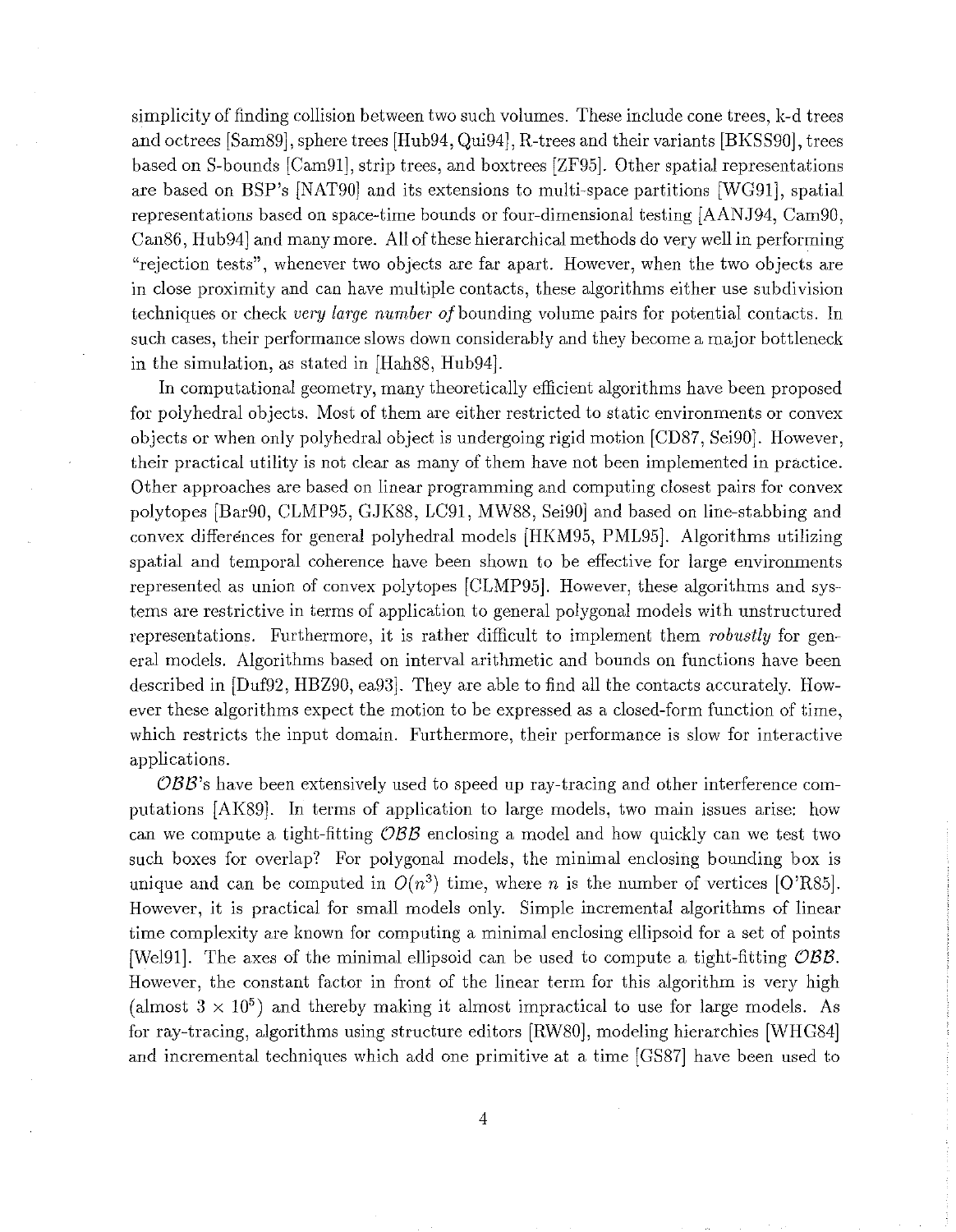construct hierarchies of *OBB's.* However, they cannot be directly applied to compute tight-fitting *OBB's* for large unstructured models. A simple algorithm for testing contact between *OBB's* is based on testing all edge-face combinations to test possible intersection. Since *OBB's* are convex polytopes, algorithms based on linear programming [PS85] and closest features computation [CLMP95, GJK88] can be used as well. Overall, no good and efficient algorithms were known to compute tight-fitting hierarchical representations using *OBB's* for large unstructured models and rapidly checking them for overlap.

## **3 Hierarchical Methods & OBB-Tree's**

In this section, we present a framework for evaluating hierarchical data structures for interference detection and give a brief overview of *OBB-Tree's.* Given two large models and their hierarchical representation, the total cost function for interference detection can be formulated as:

$$
T = \mathcal{N} \times \mathcal{B} + \mathcal{P} \times \mathcal{C},\tag{1}
$$

where

T: total cost function for interference detection,

 $\mathcal{N}$ : number of bounding volume pair overlap tests

 $\beta$ : cost of testing a pair of bounding volumes for overlap,

 $\mathcal P$  is the number primitive pairs tested for interference,

 $C:$  cost of testing a pair of primitives for interference.

A similar cost function was used for analyzing hierarchical methods for ray-tracing in [WHG84]. Given this cost function, various hierarchical· data structures are characterized by:

**Choice of Bounding Volume:** The choice is governed by two conflicting constraints:

1. It should fit the original model as tightly as possible (to lower  $\mathcal N$  and  $\mathcal P$ ).

2. Testing two such volumes for overlap should be as fast as possible (to lower B).

Simple primitives like sphere and *AABB*'s do very well with respect to the second constraint. But they cannot fit some primitives like long-thin oriented polygons tightly. On the other hand, minimal ellipsoids and *OBB's* provide tight fits, but checking for overlap between them is relatively expensive.

**Hierarchical Decomposition:** Given a large model, the tree of bounding volumes may be constructed bottom-up or top-down. Furthermore, different techniques are known for decomposing or partitioning a bounding volume into two or more sub-volumes. The leafnodes may correspond to different primitives. For general polyhedral models, they may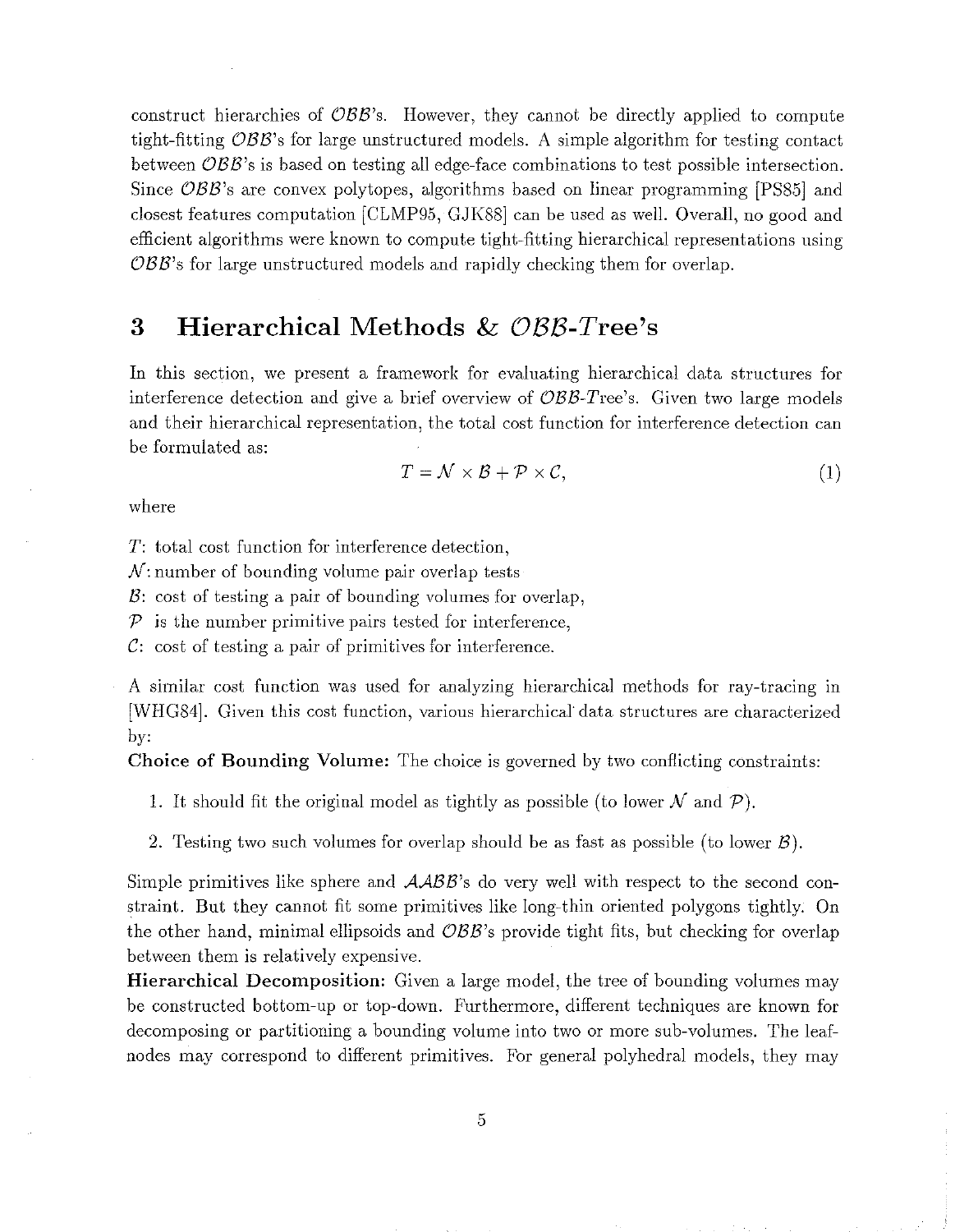be represented as collection of few triangles or convex polytopes. The decomposition also affects the values of  $N$  and  $P$  in (1).

It is clear that no hierarchical representation gives the best performance all the times. Furthermore, given two models, the total cost of interference detection varies considerably with the proximity and relative orientation of the models. In particular, when two models are far apart, hierarchical representations based on spheres and *AABB's* work well in practice. However, when two models are in *close proximity* with multiple number of closest features, the resulting algorithms perform very large number of pair-wise tests, increasing  $\mathcal P$  and  $\mathcal N$  considerably in (1).

For a given model, *P* and *N* for *OBB* trees are much smaller as compared to those of trees using spheres or *AABB's* as primitives. At the same time, the best known earlier algorithms for checking two *OBB's* for overlaps were almost *two orders* of magnitude slower than checking two spheres or two *AABB's* for overlap. We present efficient algorithms for computing tight fitting *OBB's* given a set of polygons, for constructing a hierarchy of *OBB's,* and for testing two *OBB's* for contact. Our algorithms are able to compute tight-fitting hierarchies efficiently and the overlap test between two *OBB's* is *one order* of magnitude faster than best known earlier methods. Given sufficiently large models, our interference detection algorithm based on *OBB-*Tree's is more than one order of magnitude faster as compared to using sphere trees or *AABB's.* 

#### **4** Building an  $\mathcal{OBB}\text{-}\mathcal{T}$ ree

In this section we describe algorithms for building an *OBB-*Tree. The tree construction has two components: first is the placement of a tight fitting *OBB* around a collection of polygons, and second is the grouping of nested OBB's into a tree hierarchy.

We want to approximate the collection of polygons with an *OBB* of similar dimensions and orientation. We triangulate all polygons composed of more than three edges. The *OBB* computation algorithm makes use of first and second order statistics summarizing the vertex coordinates. They are the *mean* and the *covariance matrix,* respectively [DH73]. If the vertices of the *i*'th triangle are the points  $p^i, q^i$ , and  $r^i$ , then the mean  $(\mu)$  and covariance matrix  $(C)$  in vector arithmetics can be expressed as:

$$
\mu = \frac{1}{3n} \sum_{i=0}^{n} (p^i + q^i + r^i), \quad \mathbf{C}_{jk} = \frac{1}{3n} \sum_{i=0}^{n} (p_j'^i p_k'^i + q_j'^i q_k'^i + r_j'^i r_k'^i)
$$

where *n* is the number of triangles,  $p^{i} = p^{i} - \mu$ ,  $q^{i} = q^{i} - \mu$ , and  $r'^{i} = r^{i} - \mu$ , and  $C_{ik}$  are the elements of the 3 by 3 covariance matrix.

The eigenvectors of a symmetric matrix, such as C, are mutually orthogonal. After normalizing them, they are used as a basis. We find the extremal vertices along each axis of this basis, and size the bounding box, oriented with the basis vectors, to bound those

6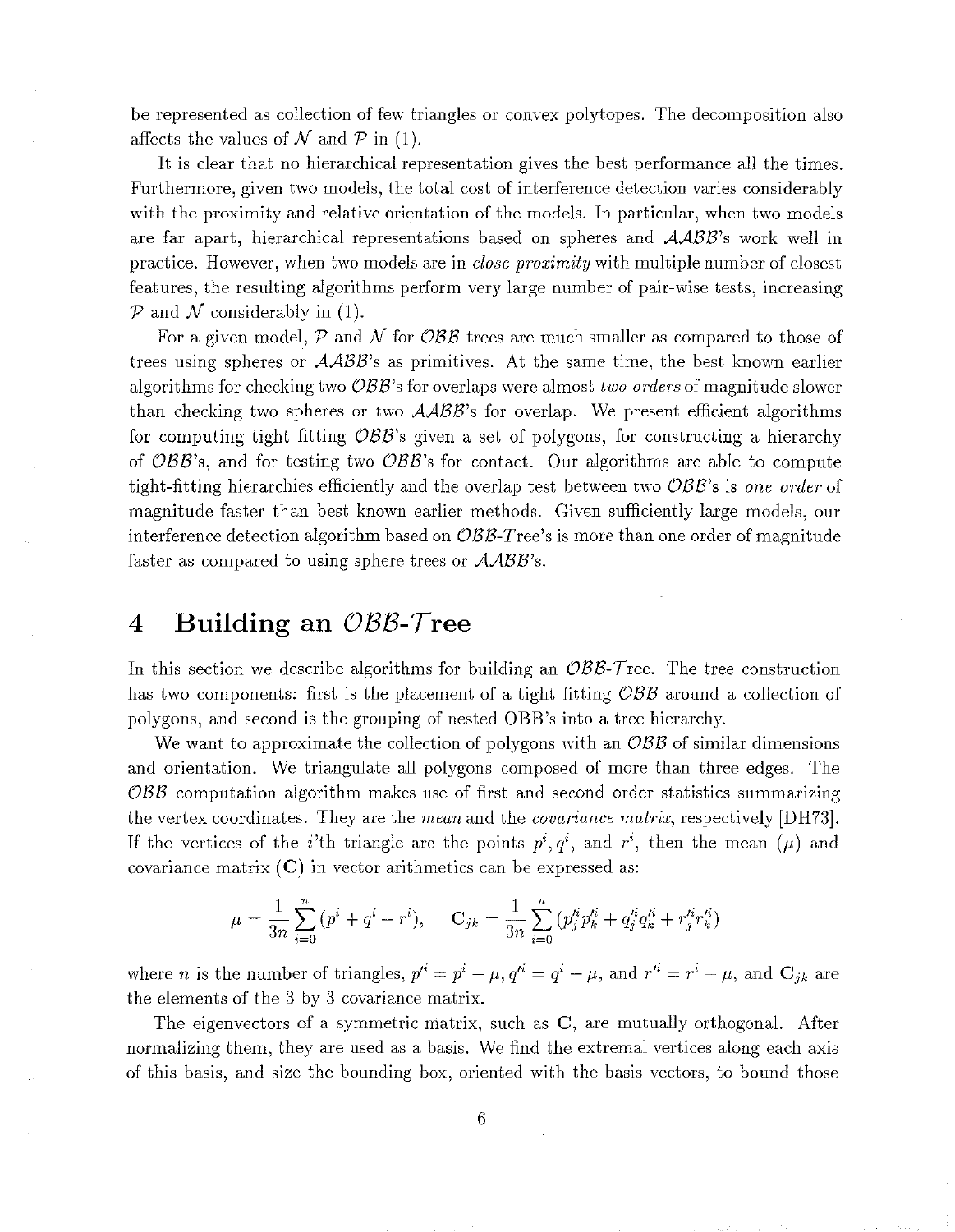extremal vertices. Two of the three eigenvectors of the covariance matrix are the axes of maximum and of minimum variance, so they will tend to align the box with the geometry of a tube or a flat surface patch.



Figure 2: Three levels of an *OBB-Tree* 

Using the covariance matrix of the triangle vertices is a simple way to compute a tight fitting *OBB.* In many models, a number of vertices of the triangle lie in the interior. We improve the algorithm by using the convex hull of the vertices of the triangles. The convex hull is the smallest convex set containing all the points and efficient algorithms of  $O(n \lg n)$  complexity and their robust implementations are available as public domain packages [BD H93}. Given the convex hull, the algorithm *samples the surface of the convex hull* densely, taking the mean and covariance of the sample points. The uniform sampling of the convex hull surface normalizes for triangle size and distribution.

One can sample the convex hull "infinitely densely" by integrating over the surface of each triangle, and allowing each differential patch to contribute to the covariance matrix. The resulting integral has a closed form solution. We let a point  $x^i$  in the *i*'th triangle be parameterized by *s* and *t* as in:

$$
x^{i} = p^{i} + s(q^{i} - p^{i}) + t(r^{i} - p^{i}), \qquad s, t \in [0, 1]
$$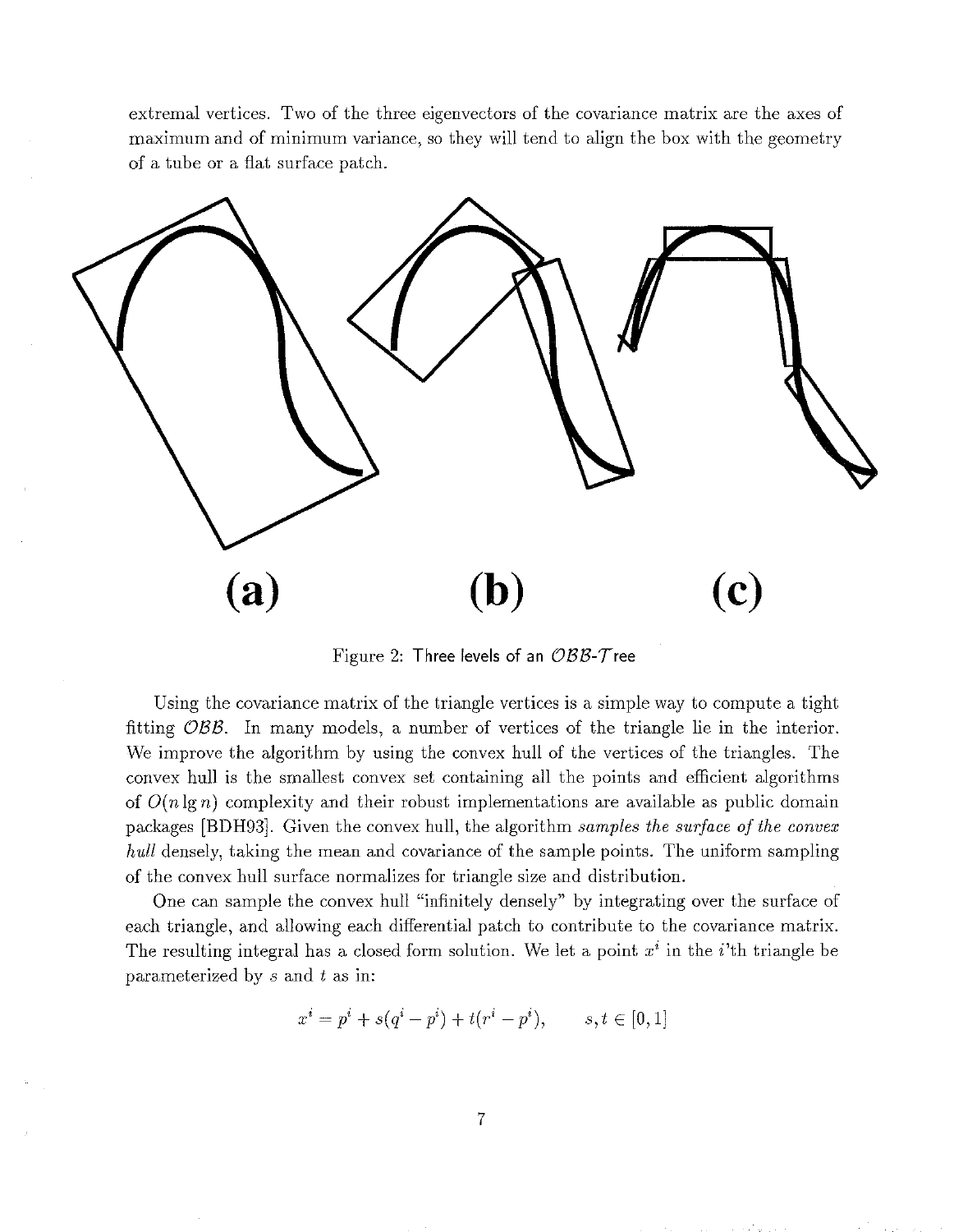The mean point of the convex hull is then

$$
\mu = \frac{1}{n} \sum_{i=1}^{n} \left( \frac{1}{m^i} \int_0^1 \int_0^{1-t} x \, ds \, dt \right) = \frac{1}{6n} \sum_{i=1}^{n} \frac{1}{m^i} (p^i + q^i + r^i)
$$

where  $m^i$  = area of *i*'th triangle =  $\frac{1}{2} |(q^i - p^i) \times (r^i - p^i)|$ . The elements of the covariance matrix C have the following closed-form,

$$
C_{jk} = \frac{1}{n} \sum_{i=1}^{n} m^{i} [(p'^{j} + q'^{j} + r'^{j})(p'^{k} + q'^{k} + r'^{k}) + p'^{j}p'^{k} + q'^{j}q'^{k} + r'^{j}r'^{k}],
$$

where  $p'^i = p^i - \mu$ ,  $q'^i = q^i - \mu$ , and  $r'^i = r^i - \mu$ .

Given an algorithm to compute tight-fitting *OBB's* around a group of polygons, we need to represent them hierarchically. Most methods for building hierarchies fall into two categories: bottom-up and top-down. Bottom-up methods begin with a bounding volume for each polygon and merge volumes into larger volumes until the tree is complete. Topdown methods begin with a group of all polygons, and recursively subdivide until all leaf nodes are indivisible. In our current implementation, we have used the top-down approach.

Our subdivision rule is to split the longest axis of a box with a plane orthogonal to it, partitioning the polygons according to which side of the plane their center point lay (as shown in Figure (2). The subdivision coordinate along that axis was chosen to be that of the mean point,  $\mu$ , of the vertices. If the longest axis cannot not be subdivided, the second longest axis is chosen. Otherwise, the shortest one is used. If the group of polygons cannot be partitioned along any axis by this criterion, then the group is considered indivisible.

If we choose the partition coordinate based on where the median center point lies, then we obtain balanced trees. This arguably results in optimal worst-case hierarchies for collision detection. It is, however, extremely difficult to evaluate average-case behavior, as performance of collision detection algorithms is sensitive to specific scenarios, and no single algorithm performs optimally in all cases.

Given a model with *n* triangles, the overall time to build the tree is  $O(n \lg^2 n)$  if we use convex hull, and  $O(n \lg n)$  if we don't. The recursion is similar to that of quicksort. Processing fitting a box to a group of *n* triangles partitioning them into two subgroups takes  $O(n \lg n)$  with convex hull and  $O(n)$  without it. Applying the process recursively creates a tree with leaf nodes  $O(\lg n)$  levels deep.

#### **5 Separating Axis Theorem & Overlaps**

Given *OBB-Tree's* of two objects, the interference algorithm typically spends  $85 - 95\%$ of the total time in testing two *OBB's* for overlap. The simplest algorithm is based on performing 144 edge-face tests. In practice, it is an expensive test. Other algorithms are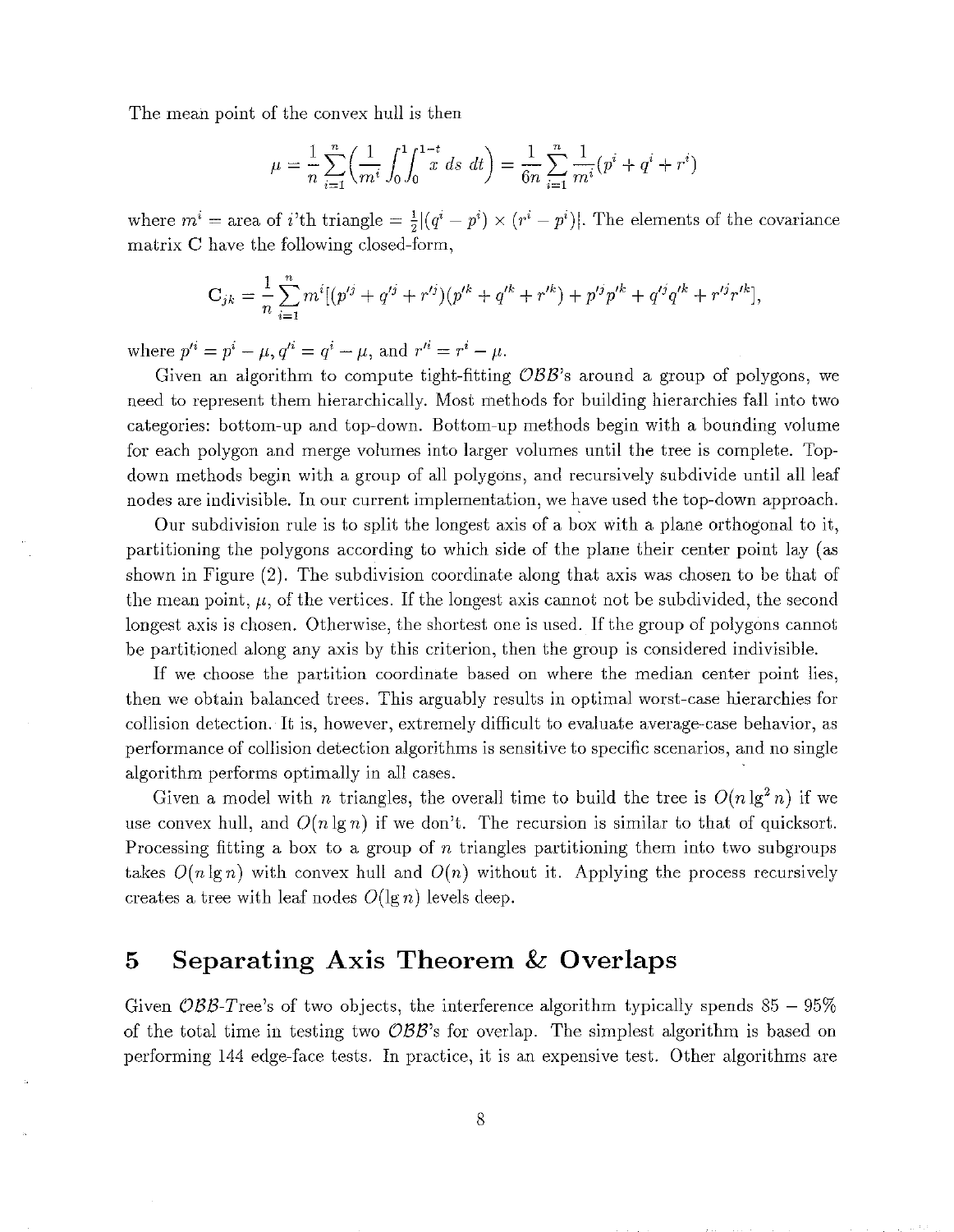

Figure 3: Separating Axis for Vertex-Vertex Case

based on linear programming and closest features computation. In this section, we present a new theorem and algorithm to test such boxes for overlap.

We are given two *OBB's, A* and *B,* with *B* placed relative to *A* by rotation *R* and translation  $\vec{T}$ . The dimensions of *A* and *B* are represented as  $a_i$  and  $b_i$ , where  $i = 1, 2, 3$ . We will denote the axes of A and B as the unit vectors  $\vec{A}^i$  and  $\vec{B}^i$ , for  $i= 1,2,3$ . These will be referred to as the *box axes*. Note that if we use the box axes of  $A$  as a basis, then the columns of R are the same as the  $\vec{B}^i$ . Our algorithm makes use of *separating axes*. A line  $\vec{L}$  is a separating axis if and only if the *axial projections* of A and B onto  $\vec{L}$  are disjoint (as shown in Fig. 3). If  $\vec{L}$  is a separating axis, then there exists a separating plane orthogonal to  $\vec{L}$ , implying that the boxes do not overlap. If no separating axis exists, then no separating plane exists, which implies for convex polytopes, such as the rectangular boxes, that they are touching.

In order for  $\vec{L}$  to be a separating axis, the following condition must be met:

$$
|\vec{T} \cdot \vec{L}| > \sum_{i} |a_i \vec{A}^i \cdot \vec{L}| + \sum_{i} |b_i \vec{B}^i \cdot \vec{L}|
$$

The boxes are being projected onto the axis  $\vec{L}$  to form intervals. The term  $|\vec{T} \cdot \vec{L}|$  is the *projected* distance separating the centers of those intervals. The first summation is the radius of the interval formed by the image of box *A.* Similarly for the second summation for box *B.* The comparison is merely between the separation distance of the centers of the intervals and the sum of their radii - a. kind of 1 dimensional spherical intersection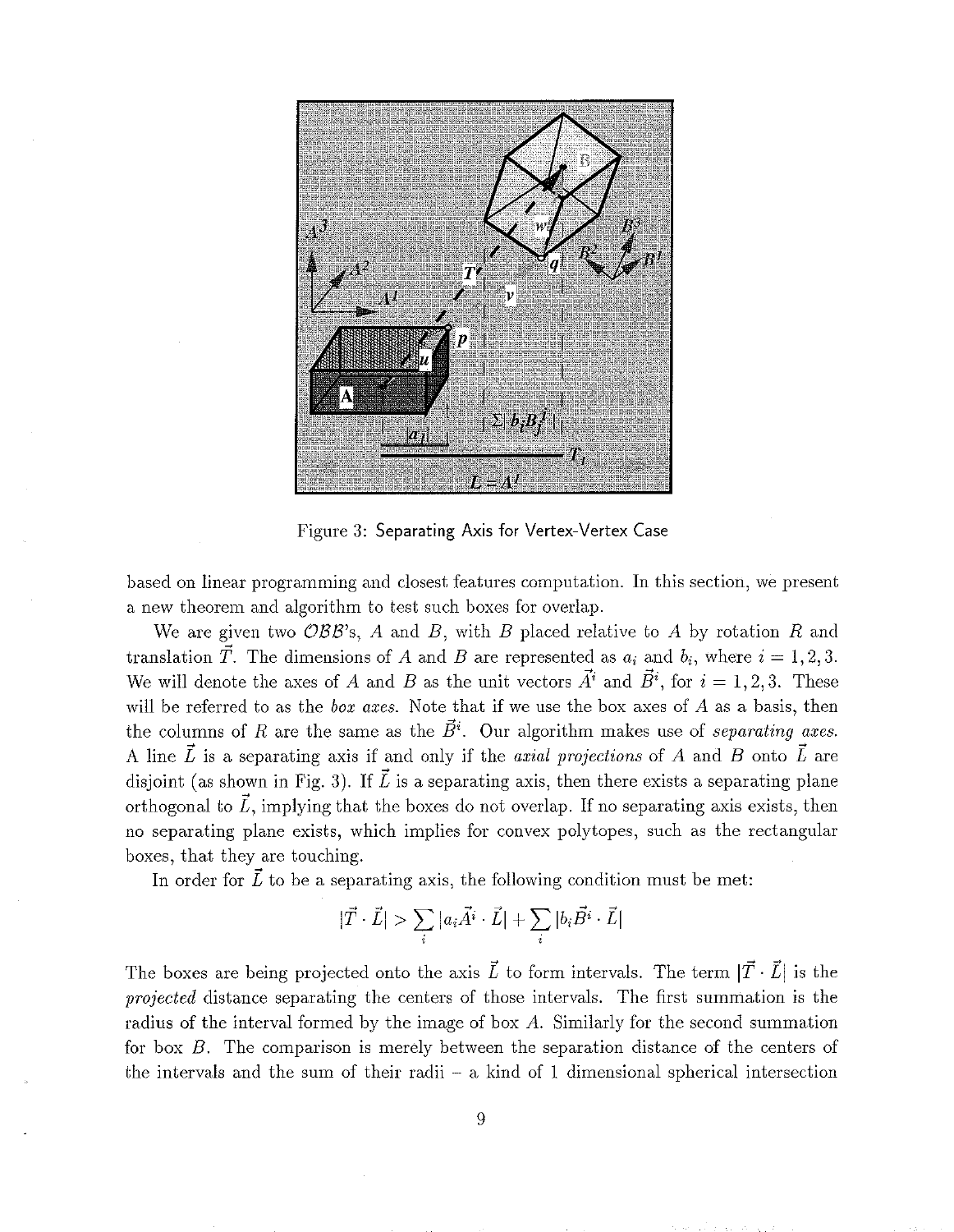test. If the expression is satisfied, then  $\vec{L}$  is a separating axis. The interference algorithm based on separating axes chooses some lines in space and checks whether any one of them is a separating axis. In terms of application, two main questions arise: How many lines to choose and what are those lines?

The separating axis theorem asserts that 15 axial projections are sufficient to determine the contact status of two arbitrarily positioned and oriented rectangular boxes in 3-space. This formulation of the *OBB* overlap test leads to an efficient implementation requiring at most 200 arithmetic operations.

Separating Axis Theorem: If two *OBB's* are not in contact, then there exists a separating axis  $\vec{L} = \vec{V} \times \vec{W}$ , where  $\vec{V}$  and  $\vec{W}$  are distinct vectors taken from the six box axes.

Proof: Given two non-overlapping boxes, on each there is a point which is closest to the other. These "closest points" can each lie on either a vertex, edge, or face, resulting in six possible *closest feature* combinations: face-face, face-edge, face-vertex, edge-edge, edge-vertex, and vertex-vertex. We consider each of these six cases.

• Face-face: This is a nongeneric configuration in which the closest points lie on parallel faces. The separating axis  $\vec{L}$  is orthogonal to the parallel faces, and can be formed from the cross product of any two box axes parallel to the faces.

• Face-edge: In this nongeneric configuration, the closest points lie on an edge and a face which are parallel. The separating axis  $\vec{L}$  is orthogonal to the face, and can be formed from the cross product of the two box axes parallel to the face as well.

o Face-vertex: The closest points lie on a vertex and a face. Again, the separating axis  $\vec{L}$  is orthogonal to the face, and can be formed from the cross product of any two box axes parallel to the face.

 $\bullet$  **Edge-edge:** The closest points lie on edges. The separating axis  $\vec{L}$  is orthogonal to both edges, and can be formed from the cross product of the box axes parallel to the edges.

• Vertex-vertex: The proof for this case is more complicated than the others. We will sketch the outline of the argument here. For more details, refer to [Got96]. Suppose point p is at a vertex on *A* and point q is at a vertex on *B,* and these points are the closest points between the boxes, as shown in Figure 3. Let the vector  $\vec{u}$  join the center of A with p, vector  $\vec{v}$  join p to q, and vector  $\vec{w}$  join q to the center of B. Recall that  $\vec{T}$  joins the center of *A* to the center of *B.* In vector notation, the diagram expresses,

$$
\vec{T} = \vec{u} + \vec{v} + \vec{w}
$$

which implies

$$
|\vec{T} \cdot \vec{L}| = |\vec{u} \cdot \vec{L} + \vec{v} \cdot \vec{L} + \vec{w} \cdot \vec{L}| \quad \text{for any } \vec{L}.
$$

We can show that for one of the separating axis, say,  $\vec{L} = \vec{A}^j$ , that  $\vec{u} \cdot \vec{A}^j$ ,  $\vec{v} \cdot \vec{A}^j$ , and  $\vec{w} \cdot \vec{A}^j$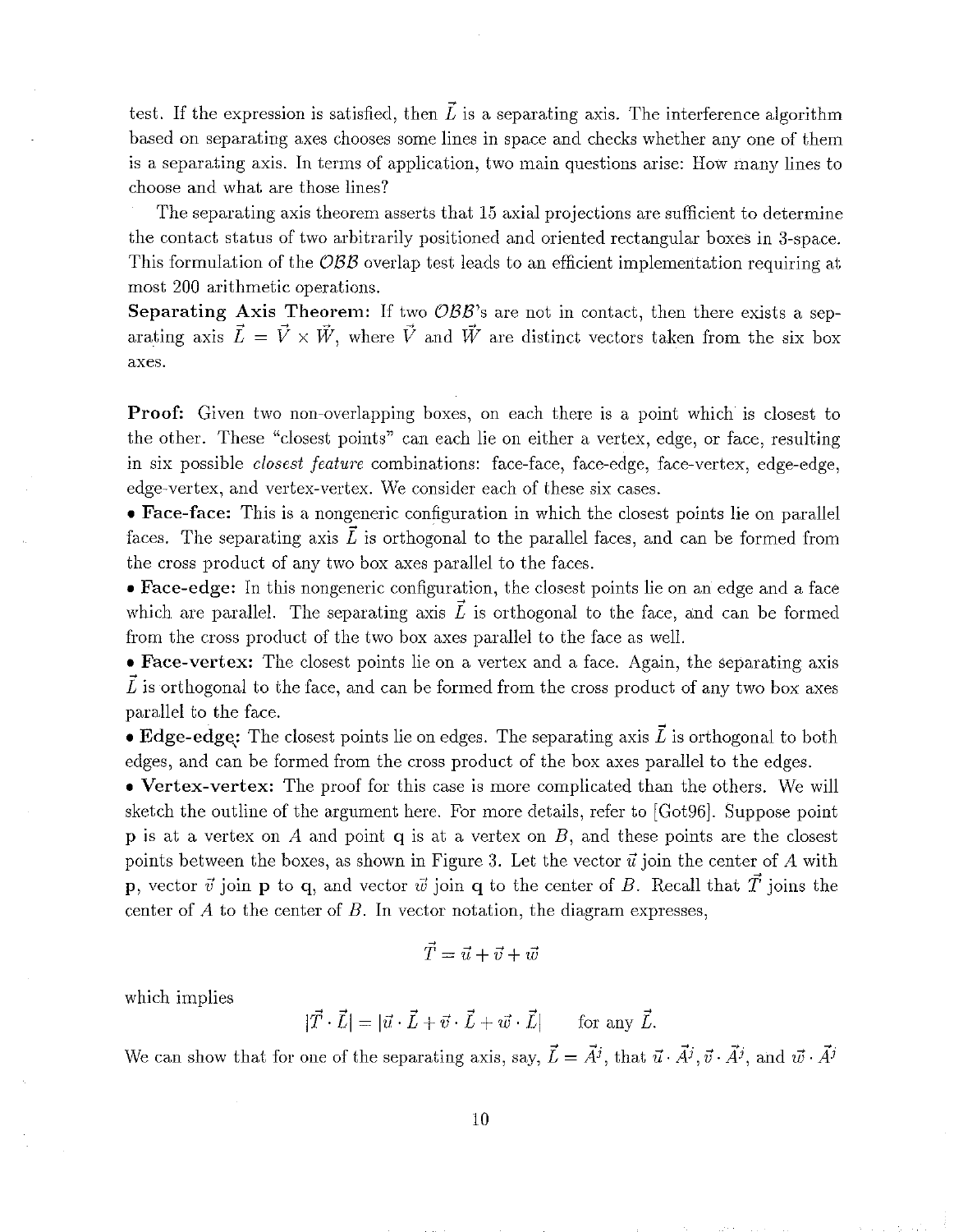have the same sign, so that

$$
|\vec{T} \cdot \vec{A}^j| = |\vec{u} \cdot \vec{A}^j| + |\vec{v} \cdot \vec{A}^j| + |\vec{w} \cdot \vec{A}^j|
$$

which implies

$$
|\vec{T} \cdot \vec{A}^j| > |\vec{u} \cdot \vec{A}^j| + |\vec{w} \cdot \vec{A}^j| \quad \text{for some } \vec{A}^j
$$

• **Edge-vertex:** This case is very similar to the vertex-vertex case, except that  $\vec{v}$  will be orthogonal to the edge feature.

We have shown that if two boxes are disjoint, then for each of the six closest feature pair combinations, one of the 15 different axes derived from the cross products of the box axes will be a separating axis. The contra-positive statement says that if none of the 15 axes is a separating axis, then the boxes overlap. So, testing the 15 axes is sufficient to determine the contact status of the boxes.

The test of an axis is very simple. The expression originally given was

$$
|\vec{T} \cdot \vec{L}| > \sum_{i} |a_i \vec{A}^i \cdot \vec{L}| + \sum_{i} |b_i \vec{B}^i \cdot \vec{L}|
$$

This simplifies greatly when  $\vec{L}$  is a cross product of box axes. For example, consider  $\vec{L} = \vec{A}^1 \times \vec{B}^2$ . The second term in the first summation:

$$
|a_2\vec{A}^2 \cdot (\vec{A}^1 \times \vec{B}^2)| = |a_2\vec{B}^2 \cdot (\vec{A}^2 \times \vec{A}^1)|
$$
  
=  $|a_2\vec{B}^2 \cdot \vec{A}^3|$   
=  $|a_2\vec{B}_3^2|$   
=  $a_2|R_{32}|$ 

The last step is due to the fact that the columns of the rotation matrix are also the axes of the frame of *B.* So that term reduced to a multiplication and an absolute value. Some terms reduce to zero. After simplifying all the terms, this axis test looks like:

$$
|T_3R_{22}-T_2R_{32}|>a_2|R_{32}|+a_3|R_{22}|+b_1|R_{13}|+b_3|R_{11}|
$$

All 15 axis tests simplify in similar fashion. The absolute value of the elements of  $R$  are repeated, so those expressions can be computed once before beginning the axis tests. The total number of operation count for all 15 axis tests is less than 200, counting absolute value and comparisons. If any one of the expressions is satisfied, the boxes are known to be disjoint, and the remainder of the 15 axis tests are unnecessary. This permits early exit from the series of tests, so 200 operations is the worst case bound, but often much fewer are needed.

We have implemented the algorithm and compared its performance with other box overlap algorithms. The latter include an efficient implementation of closest features computation between convex polytopes [GJK88] and a fast implementation of linear programming based on Seidel's algorithm [Sei90]. Note that the last two implementations have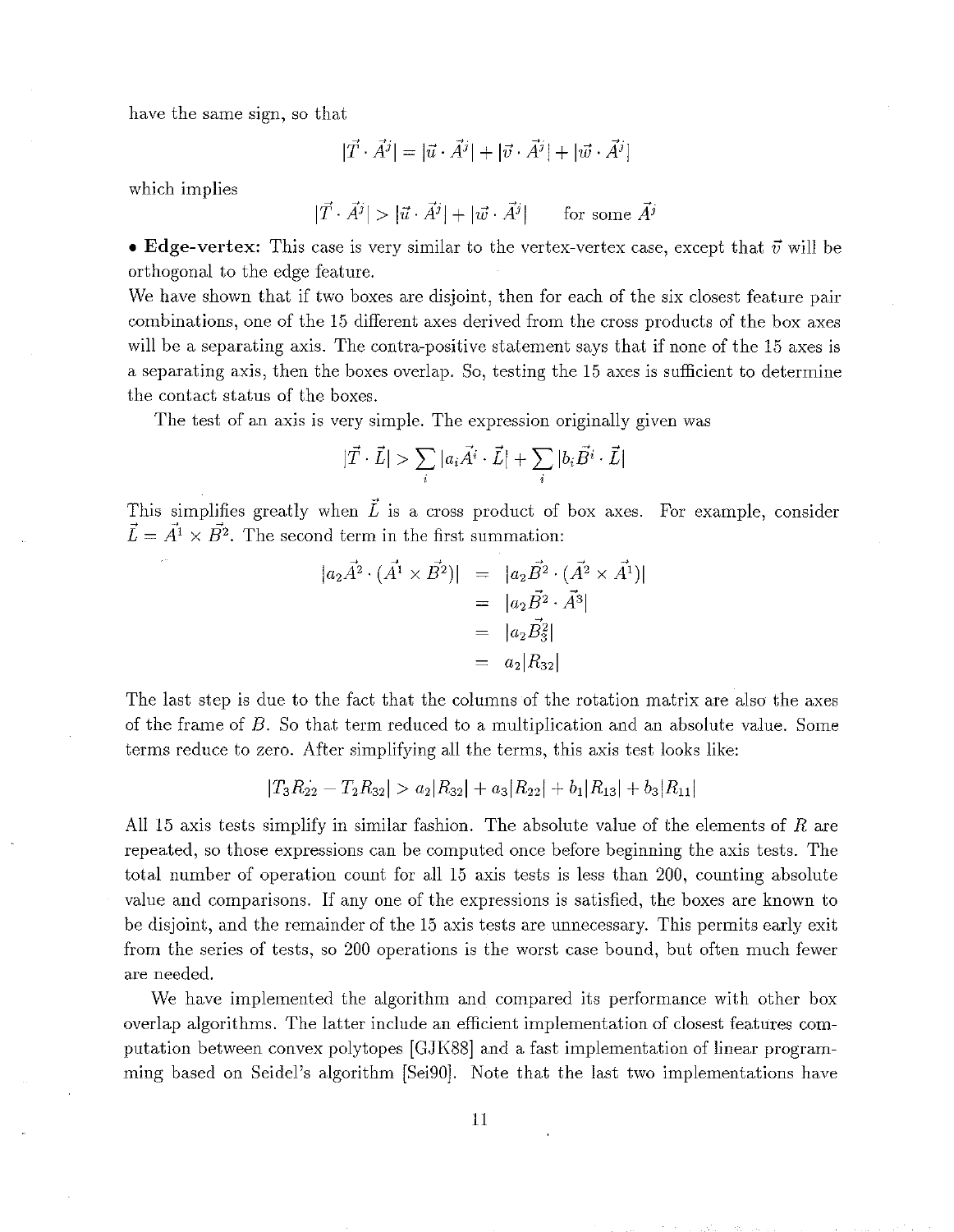been optimized for general convex polytopes. All these algorithms are much better than performing 144 edge-face intersections. We report the average time for checking overlap between two *01313's* in Table 1. All the timings are in microseconds, computed on a HP 735/125 .

| Sep. Axis  | Closest       | Linear       |  |
|------------|---------------|--------------|--|
| Algorithm  | Features      | Programming  |  |
| $5 - 7$ us | $45 - 105$ us | $180-230$ us |  |

Table 1: Performance of Box Overlap Algorithms

#### **6** *OBB's* **vs. other Volumes**

In this section, we analyze the performance of *OBB*-Tree's with other hierarchical structures based on sphere trees and *AA1313's.* We make use of *aspect ratios* of these bounding volumes. In particular, hierarchies based on spheres (shown in Figure 4(c)) or  $\mathcal{AABB}$ 's(shown in Figure 4( d)) form *fixed aspect-ratio* hierarchies.

We define the *thickness, e,* of a bounding volume as the maximum distance of the bounded surface from any point in the volume, and the *diamete7', d,* of a bounding volume as the maximum distance between two points on the surface within the volume. We define the *aspect-ratio* as  $\epsilon/d$ . The aspect-ratio of a sphere is the same as that of it's children. Likewise for  $AABB$ .

Since the  $\mathcal{OBB}$  aligns itself with the surface geometry (as shown in Figure 4(b)), it depends more on the curvature of the surface, and not on the orientation. To simplify the analysis, we initially assume the curvature of the surface patch is constant, like that of a sphere. In Figure 4(a), we have  $d = 2r \sin \theta$ , and  $\epsilon = r - r \cos \theta$ . Using small angle assumption and eliminating  $\theta$ , we obtain  $\epsilon = d^2/8r$ . So  $\epsilon$  has *quadratic dependence* on *d*. When *d* is halved,  $\epsilon$  is quartered, and the aspect-ratio is *halved*.

If we use N same-sized bounding volumes to cover a patch of area A and require each volume to cover  $O(A/N)$  surface area. Therefore,  $d = O(\sqrt{A/N})$ . However, for  $\mathcal{AABB}$ 's and spheres,  $\epsilon$  depends *linearly* on the *d*'s, so  $\epsilon = O(\sqrt{A/N})$ . For *OBB*'s,  $\epsilon = O(A/N)$ . In each case,  $\epsilon$  is a measure of how *tightly* the tiling of bounding volumes covers the patch.

Such a tiling of two parallel surface patches offset by a gap of  $2\epsilon$  can be used to determine their contact status. This scenario is *parallel close proximity,* very common in virtual prototyping, dynamic simulation and tolerance analysis applications, where the two objects can have multiple close contacts (as shown for two interweaving pipelines in Figure 1). If this gap between the surface patches is halved, then the number,  $N$ , of spheres or  $\mathcal{AABB}$ 's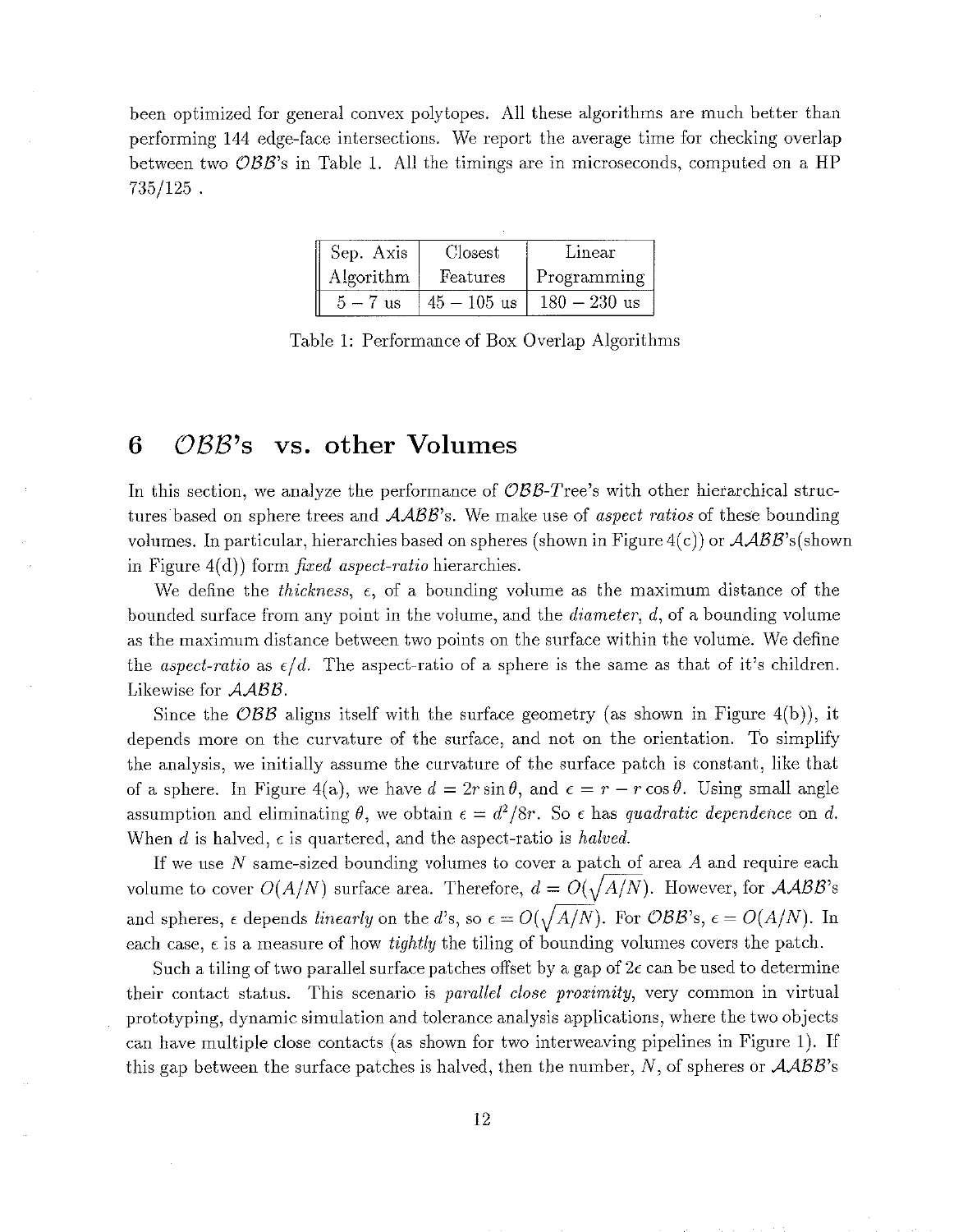

Figure 4: Convergence of Various Hierarchies

required to confirm that they are disjoint increases by a factor of 4. However, for *OBB's, N*  doubles. Thus, we claim that  $\mathcal{O} \mathcal{B} \mathcal{B}$ 's require  $O(\sqrt{N})$  work (in terms of number of bounding volume overlaps), whereas spheres and *AABB's* require *O(N).* 

We have verified this analysis by performing some simulations. One simulation consists of two concentric spheres, whose radii differ by some  $\epsilon$ . We compared the performance of *AABB-*Trees against *OBB-*Tree's. We looked at how many bounding volume overlap tests each hierarchy required as  $\epsilon$  varied. The results are shown as a graph in Figure 5. It is a *log-log* plot, showing that OBB-Tree'srequire asymptotically fewer tests than *AABB-Trees*  as  $\epsilon$  decreases.

A more common scenario is *point close proximity,* where two nonparallel surface patches come close to touching at a point. We can think of the surfaces in the neighborhood of the closest points as being in parallel close proximity - but this approximation applies only locally. We have not been able to analytically characterize the performance, so we rely instead on empirical evidence to claim that for this scenario *OBB-*Tree's have superior asymptotic performance than *AABB-*Trees. We placed two same-sized spheres next to one another, separated by some  $\epsilon$ , and examined how many tests each hierarchy required to determine disjoint contact status as *e* was varied. The results are shown in Figure 6.

On surface patches with high curvature everywhere, such as a 3D fractal, it is possible that we may lose some or all of the performance advantages. Similarly, a very coarse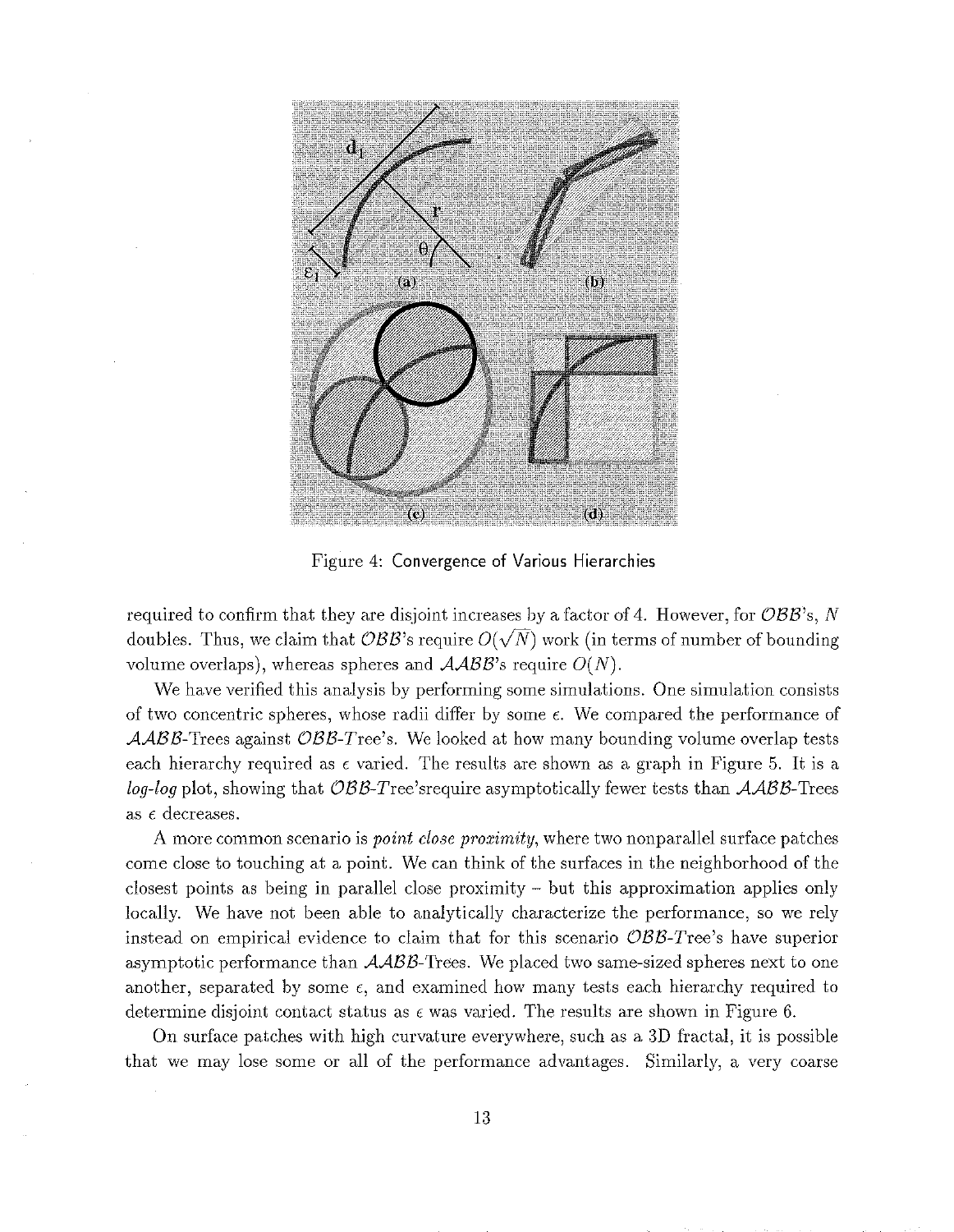polygonalization of a surface will place a natural limit on  $N$ , the number of volumes used to approximate the surface, and *OBB-,* sphere-, and *AABB-trees* will have to traverse their entire hierarchies, all requiring the same order of bounding volume overlap tests. In Figure 7, we show the different level of hierarchies for *AABB-tree's* and *OBB-Tree's* while approximating a torus. The number of bounding volumes in each tree at each level is the same. Even for a symmetric object like a torus, the  $\epsilon$  for *OBB-Tree's* is much smaller as compared to  $\epsilon$  for the  $\mathcal{AABB}$ -tree's.



?Figure 5: *OBB's* vs. *AABB's:* Parallel Proximity

### **7 Implementation and Performance**

The software for the collision detection library was written in C++. The *primary data structure* for an *OBB* is a "box" class whose members contain a rotation matrix and translation vector, defining its placement relative to its parent, pointers to its parent and two children, the three box dimensions, and an object which holds a list of the triangles the box contains. The overall data structure for the box occupies 168 bytes. The *tree* formed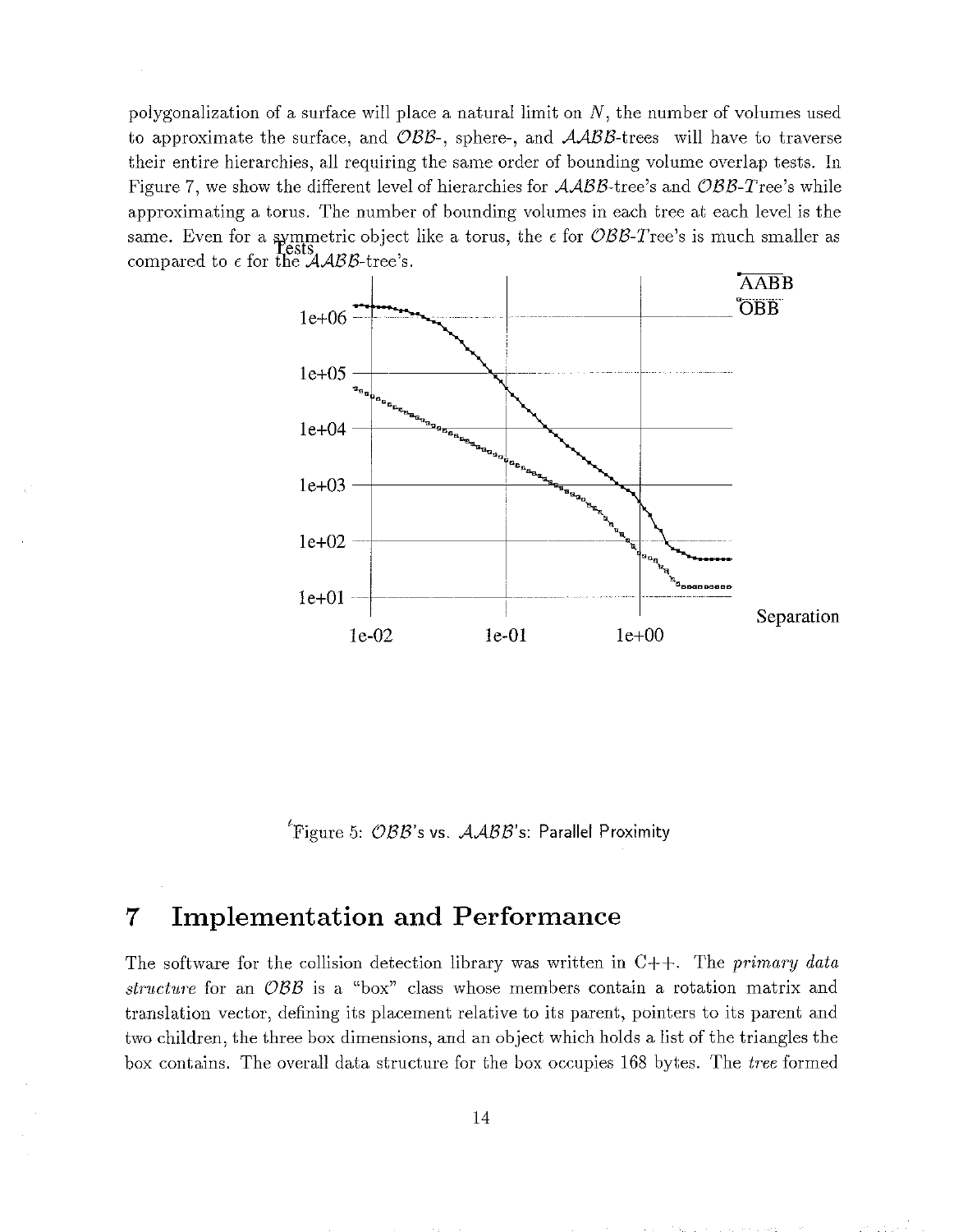

Figure 6: *OBB's* vs. *AABB's:* Point Proximity

from boxes as nodes, and the triangle list class, are the only compound data structures used.

An *OBB-T* ree of *n* triangles contains *n* leaf boxes and  $n - 1$  internal node boxes. In terms of memory requirements, there are approximately two boxes per triangle. The triangle itself requires 9 double precision numbers plus an integer for identification, totalling 76 bytes (based on 64-bit IEEE arithmetic). The memory requirement therefore totals 412 bytes per triangle in the model. This estimate does not include whatever overhead may exist in the dynamic memory allocation mechanism of the runtime environment. Using quaternions instead of rotation matrices (to represent box orientations), we can use 80 bytes fewer per triangle, but need 13 more operations per *OBB* overlap test.

#### **7.1 Robustness and Accuracy**

The algorithm and the implementations are applicable to all *unstructured* polygonal models. The polygons are permitted to be *degenerate,* with two or even one unique vertex, have no connectivity restrictions. The algorithm requires no adjacency information. This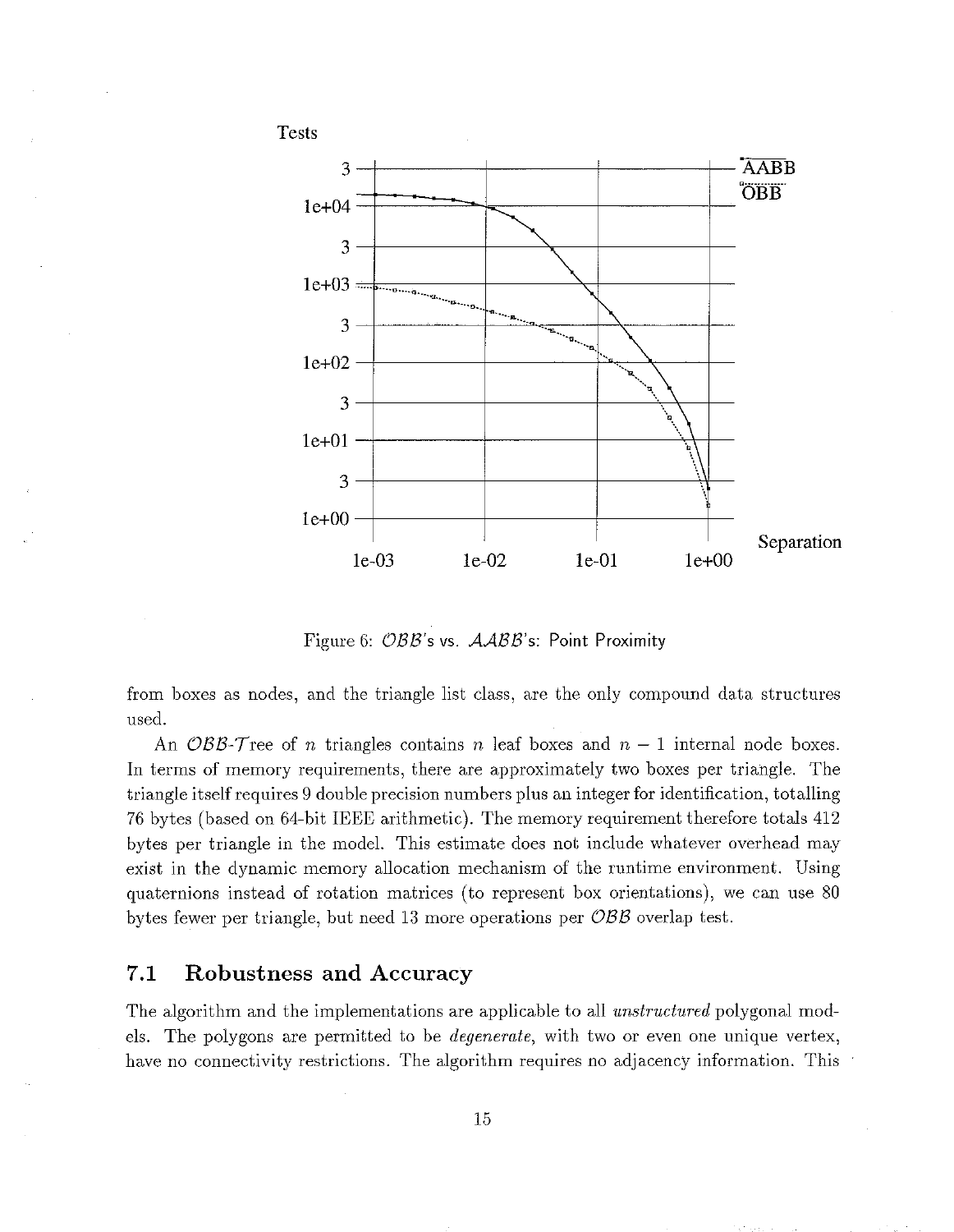*degree of robustness* gives the system wider applicability. For example, space curves can be approximated by degenerate triangles as line segments - the system will correctly find intersections of those curves with other curves or surfaces.

The *OBB* overlap test is *very robust* as compared to other *OBB* overlap algorithms. It does not need to check for non-generic conditions such as parallel faces or edges; these are *not* special cases for the test and do not need to be handled separately. As a series of comparisons between linear combinations, the test is *numerically stable:* there are no divisions, square roots, or other functions to threaten domain errors or create conditioning problems. The use of an error margin,  $\epsilon$ , guards against missing intersections due to arithmetic error. Its value can be set by the user.

The Qhull package [BDH93] is optionally used for computing the *OBB* orientation. It has been found to be quite robust. If we do use Qhull, we have to ensure that the input to Qhull spans 3 dimensions. If the input is *rank deficient,* our current implementation skips the use of Qhull, and uses all the triangles in the group. A more complete solution would be to project the input onto a lower dimensional space, and compute the convex hull of the projection ( qhull works on input of arbitrary specified dimension, but the input must be full rank).

There is the issue of propagation of errors as we descend the hierarchies, performing overlap tests. When we test two boxes or two triangles, their placement relative to one another is the result of a series of transformations, one for each level of each hierarchy we have traversed. We have not found errors due to the cascading of transformation matrices, but it is a theoretical source of errors we are aware of.

#### **7.2 Performance**

Our interference detection algorithm has been applied to two complex synthetic environments to demonstrate its efficiency (as highlighted in Table 2). These figures are for an SGI Reality Engine (90 MHz R8000 CPU, 512 MB).

A simple dynamics engine exercised the collision detection system. At each time step, the contact polygons were found by the collision detection algorithm, an impulse was applied to the object at each contact before advancing the clock.

In the first scenario, the pipes model was used as both the environment and the dynamic object, as shown in Figure 1. Both object and environment contain 140,000 polygons. The object is 15 times smaller in size than the environment. We simulated a gravitational field directed toward the center of the large cube of pipes, and permitted the smaller cube to fall inward, tumbling and bouncing. Its path contained 4008 discrete positions, and required 16.9 seconds to determine all 23905 contacts along the path. This is a challenging scenario because the smaller object is entirely embedded within the larger model. The models contain long thin triangles in the straight segments of the pipes, which cannot be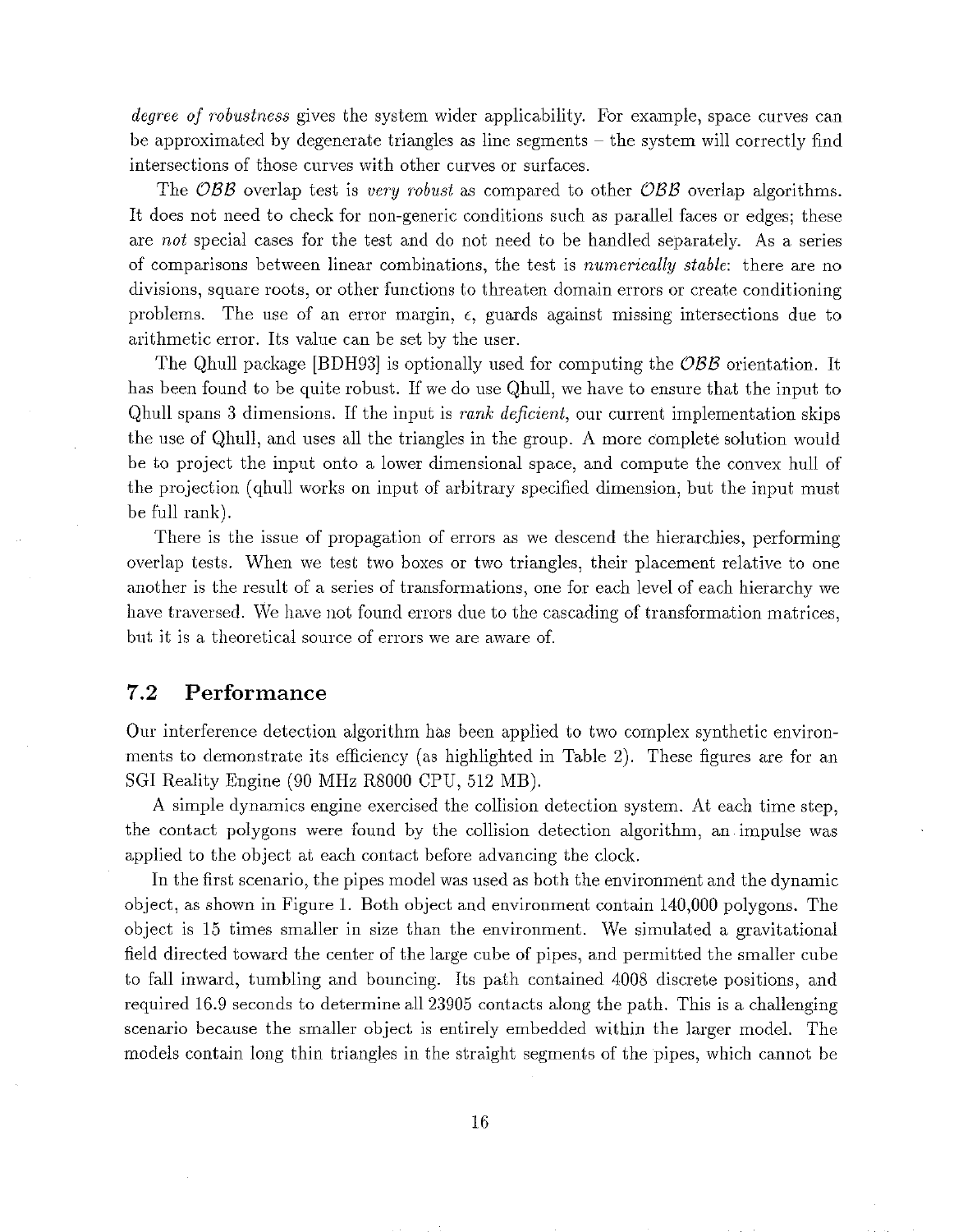| Scenario               | Pipes               | <b>Torus</b>       |
|------------------------|---------------------|--------------------|
| <b>Environ</b> Size    | 143690 pgns         | 98000 pgns         |
| Object Size            | 143690 pgns         | $20000$ pgns       |
| Num of Steps           | 4008                | 1298               |
| Num of Contacts        | 23905               | 2266               |
| Num of Box-Box Tests   | 1704187             | 1055559            |
| Num of Tri-Tri Tests   | 71589               | 7069               |
| Time                   | $16.9 \text{ secs}$ | $8.9 \text{ secs}$ |
| Ave. Int. Detec. Time  | 4.2 msecs           | 6.9 msecs          |
| Ave. Time per Box Test | 7.9 usecs           | 7.3 usecs          |
| Ave. Contacts per Step | 6.0                 | 1.7                |

Table 2: Timings for simulations

efficiently approximated by sphere-trees, octrees, and *AABB-*Trees, in general. It has no obvious groups or clusters, which are typically used by spatial partitioning algorithms like BSP's.

The other scenario has a complex wrinkled torus encircling a stalagmite in a dimpled, toothed landscape. Different steps from this simulation are shown in Figure 8 (and the video). The spikes in the landscape prevent large bounding boxes from touching the floor of the landscape, while the dimples provide numerous shallow concavities into which an object can enter. Likewise, the wrinkles and the twisting of the torus makes it impractical to decompose into convex polytopes, and difficult to efficiently apply bounding volumes. The wrinkled torus and the environment are also smooth enough to come into *parallel close pmximity,* increasing the number of bounding volume overlap tests. Notice that the average number of box tests per step for the torus scenario is almost twice that of the pipes, even though the number of contacts is much lower.

#### **7.3 Comparison with Other Approaches**

A number of hierarchical structures are known in the literature for interference detection. Most of them are based on spheres or *AABB's.* They have been applied to a number of complex environments. However, there are *no standard benchmarks* available to compare different algorithms and implementations. As a result, it is *non-trivial* to compare two algorithms and their implementations. More recently, [HKM95] have compared different algorithms (based on line-stabbing and *AABB's)* on models composed oftens of thousands of polygons. On an SGI *I ndigo<sup>2</sup>*Extreme, the algorithms with the best performance are able to compute all the contacts between the models in about  $1/7-1/5$  of a second. Just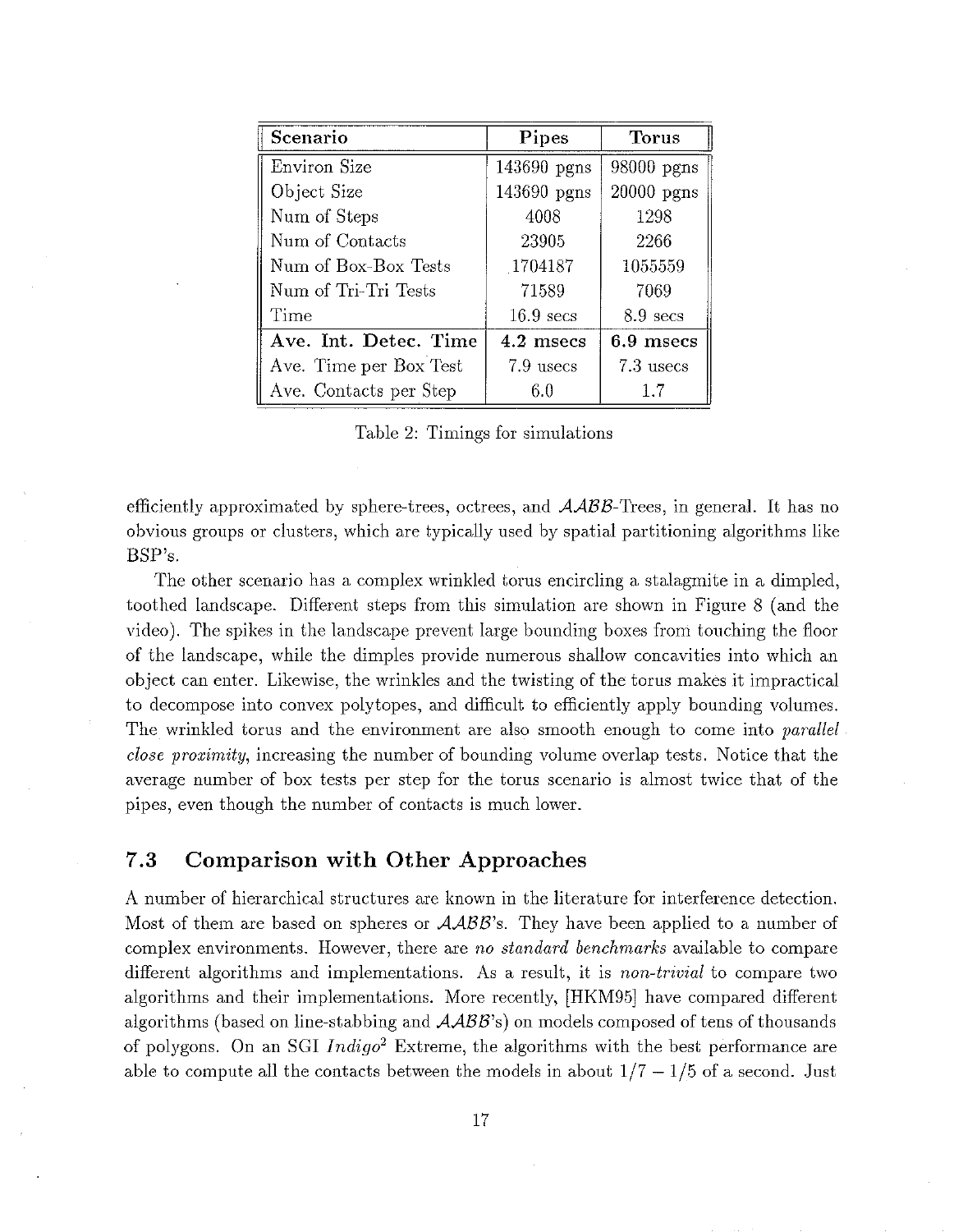based on the model complexity, we are able to handle models composed of hundreds of thousands of polygons (with multiple parallel contacts) in about  $1/25-1/75$  of a second. We also compared our algorithm with an implementation of sphere tree based on the algorithm presented in [Qui94]. A very preliminary comparison indicates one order of magnitude improvement.

Overall, we find that given two large models in close proximity:

- *B* for *OBB-Tree's* is one-order of magnitude slower than that for sphere-trees or *AABB's.*
- *N* for *OBB-Tree's* is asymptotically lower than that for sphere trees or *AABB's.*  Likewise,  $\mathcal{P}$  for *OBB-Tree's* is asymptotically lower.

Thus, given *sufficiently* large models, our interference detection algorithm based on *OBB-*Tree's is more than **one order** of magnitude faster as compared to using sphere trees or *AABB's.* 

## **8 Extensions and Future Work**

In the previous sections, we described the algorithm for interference detection between two polygonal models undergoing rigid motion. In this section, we discuss its specialization and extension to other applications. These include ray-tracing, interference detection between curved surfaces and deformable models.

**Ray-Tracing:** An efficient algorithm for computing the intersection between a ray and an *OBB* was presented in [RW80]. It performs intersection tests with all the boundary planes. An alternative is to view the ray as an *OBB* with infinite length, and zero width and height. In this case, the Separating Axes Theorem (in Section 5) can be specialized to show that it is sufficient to test only three axes.

**Curve and Surface Intersections:** Computing the intersection between curves and surfaces is a fundamental problem in geometric and solid modeling [SP86]. Current approaches are based on algebraic methods, subdivision methods and interval arithmetic. Algebraic methods are restricted to low degree intersections. For high degree curve intersections, algorithms based on interval arithmetic have been found to be the fastest [SP86]. Such algorithms compute a decomposition of the curve in terms of *AABB's.* We plan to apply our algorithm based on *OBB's* to such problems. It involves subdividing the curve, computing tight-fitting OBB'sfor each segment, and checking them for overlaps.

**Deformable Models:** Efficient interference detection between deformable models is a challenging problem. Current efficient algorithms are restricted to particular deformations (like quadratic deformations) or when the motion can be expressed as a closed form function of time. Our interference detection algorithm could be applied to deformable models,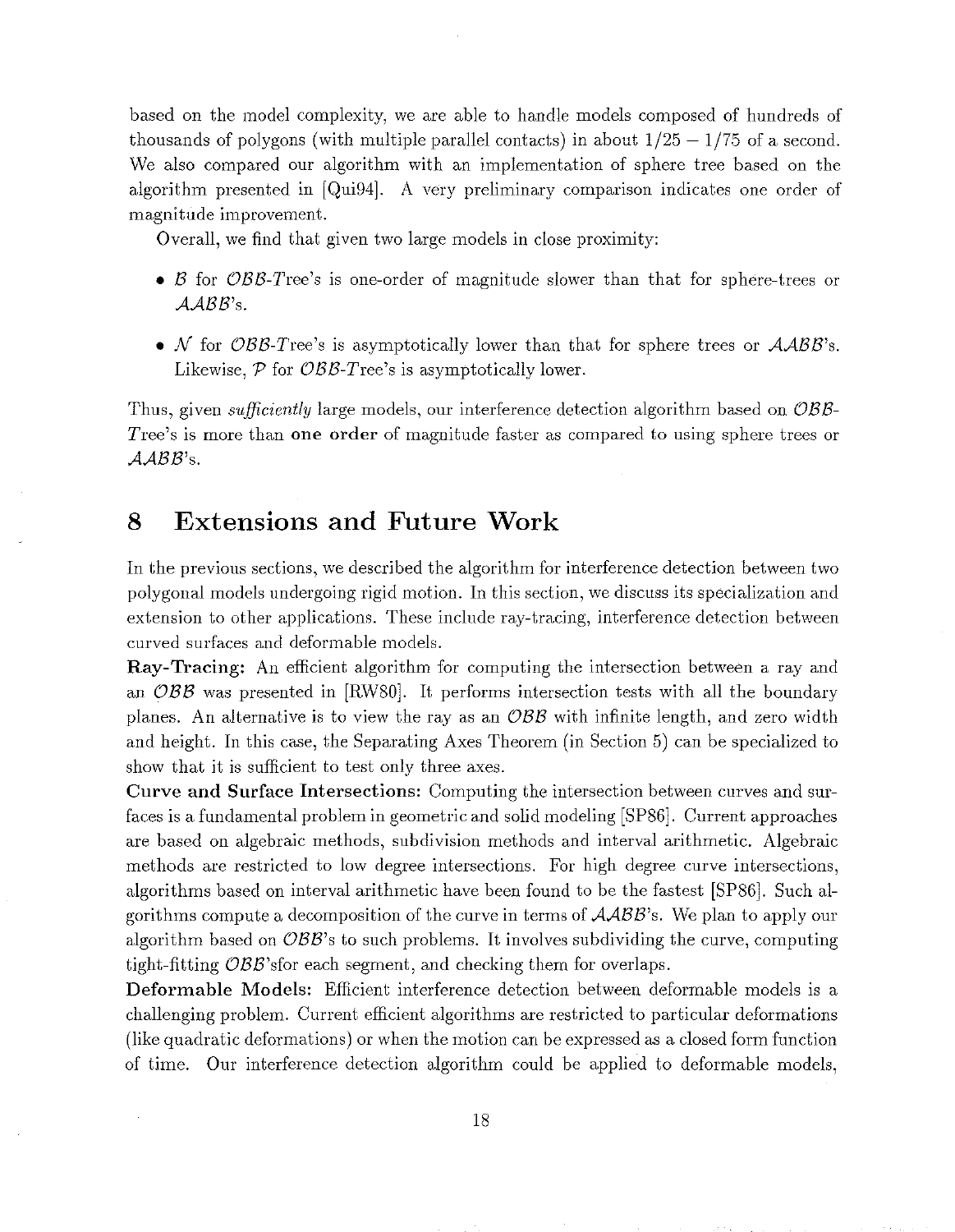but an *OBB-/ree* would ordinarily be invalidated as the model deforms. Our current implementation of building the entire  $\mathcal{OBB}\text{-}\mathcal{T}$  ree anew is not interactive for large models. One possible approach is lazy, top-down construction of *OBB-*Tree'sin which only those nodes which get visited are explicitly represented and processed.

**Libraries and Benchmarks:** We propose to make our models, scenarios and the interference detection library publically available sometime in the future. This would facilitate the comparison of different approaches, algorithms and implementations among researchers.

### **9 Conclusion**

In this paper, we have presented a hierarchical data structure for rapid and exact interference detection between polygonal models. The algorithm is *general-purpose* and makes no assumptions about the input model. We have presented new algorithms for efficient construction of tight-fitting OBB-Tree'sand overlap detection between two *OBB's* based on a new separating axis theorem. We have compared its performance with other hierarchical trees based on spheres and *AABB's* and find it asymptotically faster for close proximity situations. The algorithm has been implemented and is able to detect all contacts between complex geometries (composed of a few hundred thousand polygons) at interactive rates.

## **10 Acknowledgements**

We are grateful to Ray Brynes and Ford Motor company for partially supporting this research.

# **References**

- [AANJ94] A.Garica-Alonso, N.Serrano, and J.Flaquer. Solving the collision detection problem. *IEEE Computer Graphics and Applications,* 13(3):36-43, 1994.
- [AK89] **J.** Arvo and D. Kirk. A survey of ray tracing acceleration techniques. In *An Introduction to Ray Tracing,* pages 201-262, 1989.
- [Bar90] **D.** Baraff. Curved surfaces and coherence for non-penetrating rigid body simulation. *ACM Computer Graphics,* 24( 4):19-28, 1990.
- **[BDH93] B.** Barber, D. Dobkin, and **H.** Huhdanpaa. The quickhull algorithm for convex hull. Technical Report GCG53, The Geometry Center, MN, 1993.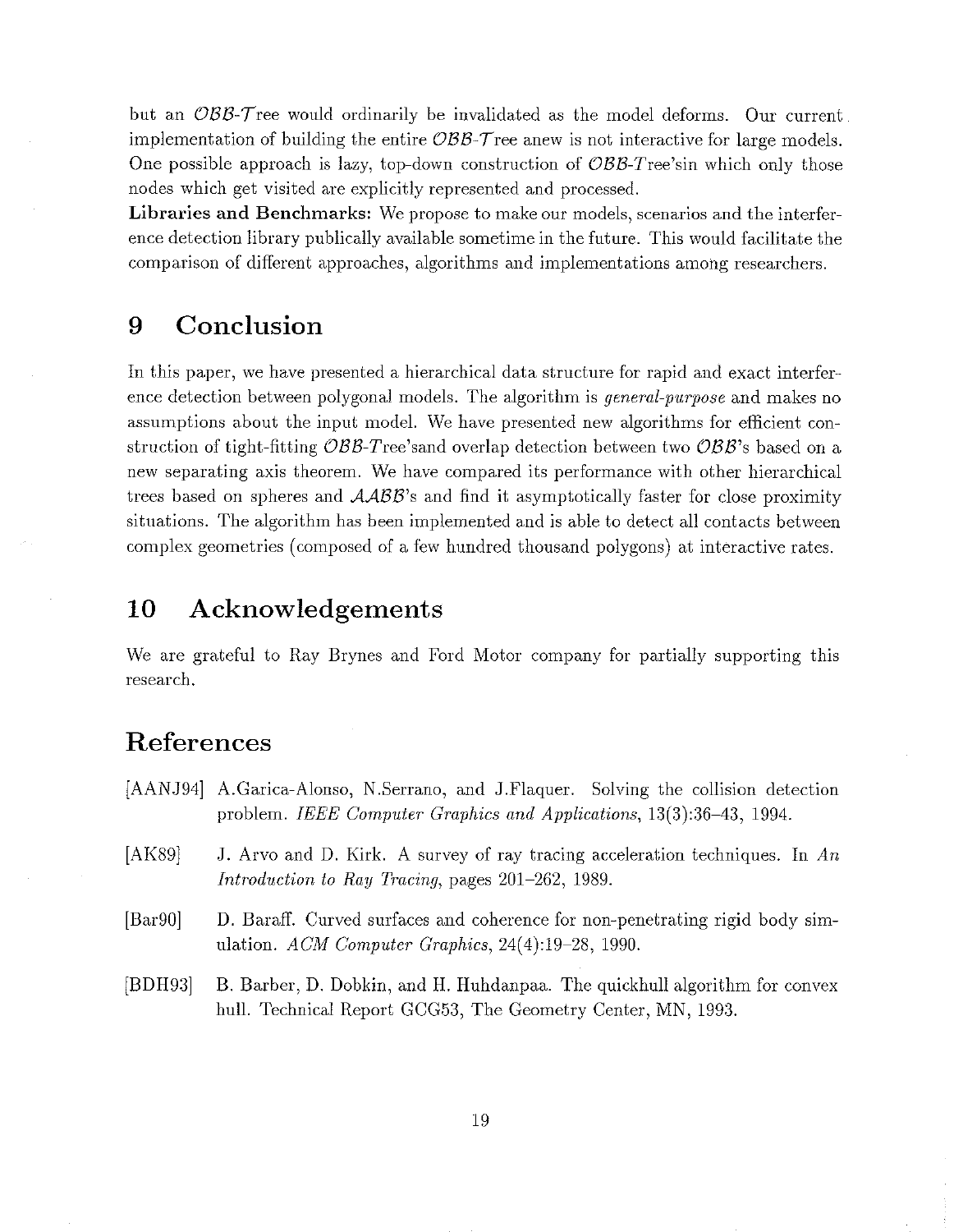- [BKSS90] N. Beckmann, H. Kriegel, R. Schneider, and B. Seeger. The r\* -tree: An efficient and robust access method for points and rectangles. *Proc. SIGMOD Conf. on Management of Data,* pages 322-331, 1990.
- (Cam90] S. Cameron. Collision detection by four-dimensional intersection testing. *Proceedings of International Conference on Robotics and Automation,* pages pp. 291-302, 1990.
- [Cam91] S. Cameron. Approximation hierarchies and s-bounds. In *Proceedings. Symposium on Solid Modeling Foundations and CAD/CAM Applications,* pages 129-137, Austin, TX, 1991.
- [Can86] J. F. Canny. Collision detection for moving polyhedra. *IEEE Trans. PAM!,*  8:pp. 200-209, 1986.
- [CD87] B. Chazelle and D. P. Dobkin. Intersection of convex objects in two and three dimensions. *J. ACM,* 34:1-27, 1987.
- [CLMP95] J. Cohen, M. Lin, D. Manocha, and M. Ponamgi. I-collide: An interactive and exact collision detection system for large-scale environments. In *Proc. of ACM Interactive 3D Graphics Conference,* pages 189-196, 1995.
- [DH73] R.O. Duda and P.E. Hart. *Pattern Classification and Scene Analysis*. John Wiley and Sons, 1973.
- [Duf92] Tom Duff. Interval arithmetic and recursive subdivision for implicit functions and constructive solid geometry. *ACM Computer Graphics,* 26(2):131-139, 1992.
- [ea93] J. Snyder et. al. Interval methods for multi-point collisions between time dependent curved surfaces. In *Proceedings of ACM Siggraph,* pages 321-334, 1993.
- [GJK88] E. G. Gilbert, D. W. Johnson, and S. S. Keerthi. A fast procedure for computing the distance between objects in three-dimensional space. *IEEE* J. *Robotics and Automation,* vol RA-4:pp. 193-203, 1988.
- [Got96] S. Gottschalk. Separating axis theorem. manuscript, 1996.
- [GS87] J. Goldsmith and J. Salmon. Automatic creation of object hierarchies for ray tracing. *IEEE Computer Graphics and Applications,* 7(5):14-20, 1987.
- [Hah88] J. K. Hahn. Realistic animation of rigid bodies. *Computer Graphics,* 22(4):pp. 299-308, 1988.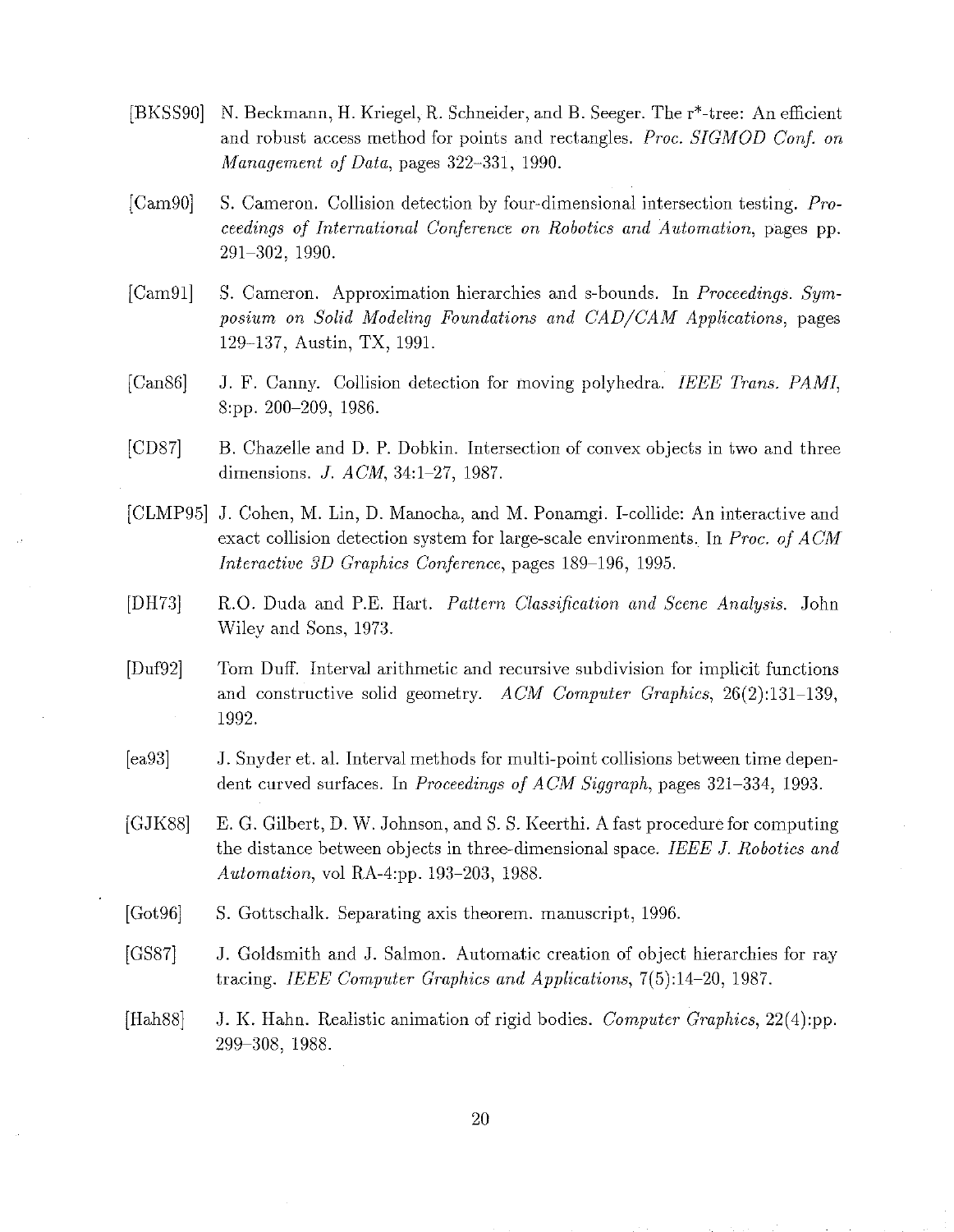- [HBZ90] B. V. Herzen, A. H. Barr, and H. R. Zatz. Geometric collisions for timedependent parametric surfaces. *Computer Graphics,* 24( 4):39-48, 1990.
- [HKM95] M. Held, J. T. Klosowski, and J .S.B. Mitchell. Evaluation of collision detection methods for virtual reality fly-throughs. In *Canadian Conference on Computational Geometry,* 1995.
- [Hub94] P. Hubbard. *Collision Detection for Interactive Graphics Applications.* PhD thesis, Brown University, 1994.
- [LC91] M.C. Lin and John F. Canny. Efficient algorithms for incremental distance computation. In *IEEE Conference on Robotics and Automation,* 1991.
- [MW88] M. Moore and J. Wilhelms. Collision detection and response for computer animation. *Computer Graphics,* 22(4):289-298, 1988.
- [NAT90] B. Naylor, J. Amanatides, and W. Thibault. Merging bsp trees yield polyhedral modeling results. In *Proc. of ACM Siggraph,* pages 115-124, 1990.
- [O'R85] J. O'Rourke. Finding minimal enclosing boxes. *Internal.* J. *Comput. Inform. Sci.,* 14:183-199, 1985.
- [PML95] M. Ponamgi, D. Manocha, and M. Lin. Incremental algorithms for collision detection between general solid models. In *Proc. of ACM/Siggraph Symposium on Solid Modeling,* pages 293-304, 1995.
- [PS85] F.P. Preparata and M. I. Shamos. *Computational Geometry.* Springer-Verlag, New York, 1985.
- [Qui94] S. Quinlan. Efficient distance computation between non-convex objects. In *Proceedings of International Conference on Robotics and Automation,* pages 3324-3329, 1994.
- [RW80] S. Rubin and T. Whitted. A 3-dimensional representation for fast rendering of complex scenes. In *Proc. of ACM Siggraph,* pages 110-116, 1980.
- [Sam89] H. Samet. *Spatial Data Structures: Quadtree, Octrees and Other Hierarchical Methods.* Addison Wesley, 1989.
- [Sei90] R. Seidel. Linear programming and convex hulls made easy. In *Proc. 6th Ann. ACM Conf. on Computational Geometry,* pages 211-215, Berkeley, California, 1990.
- [SP86] T.W. Sederberg and S.R. Parry. Comparison of three curve intersection algorithms. *Computer-Aided Design,* 18(1):58-63, 1986.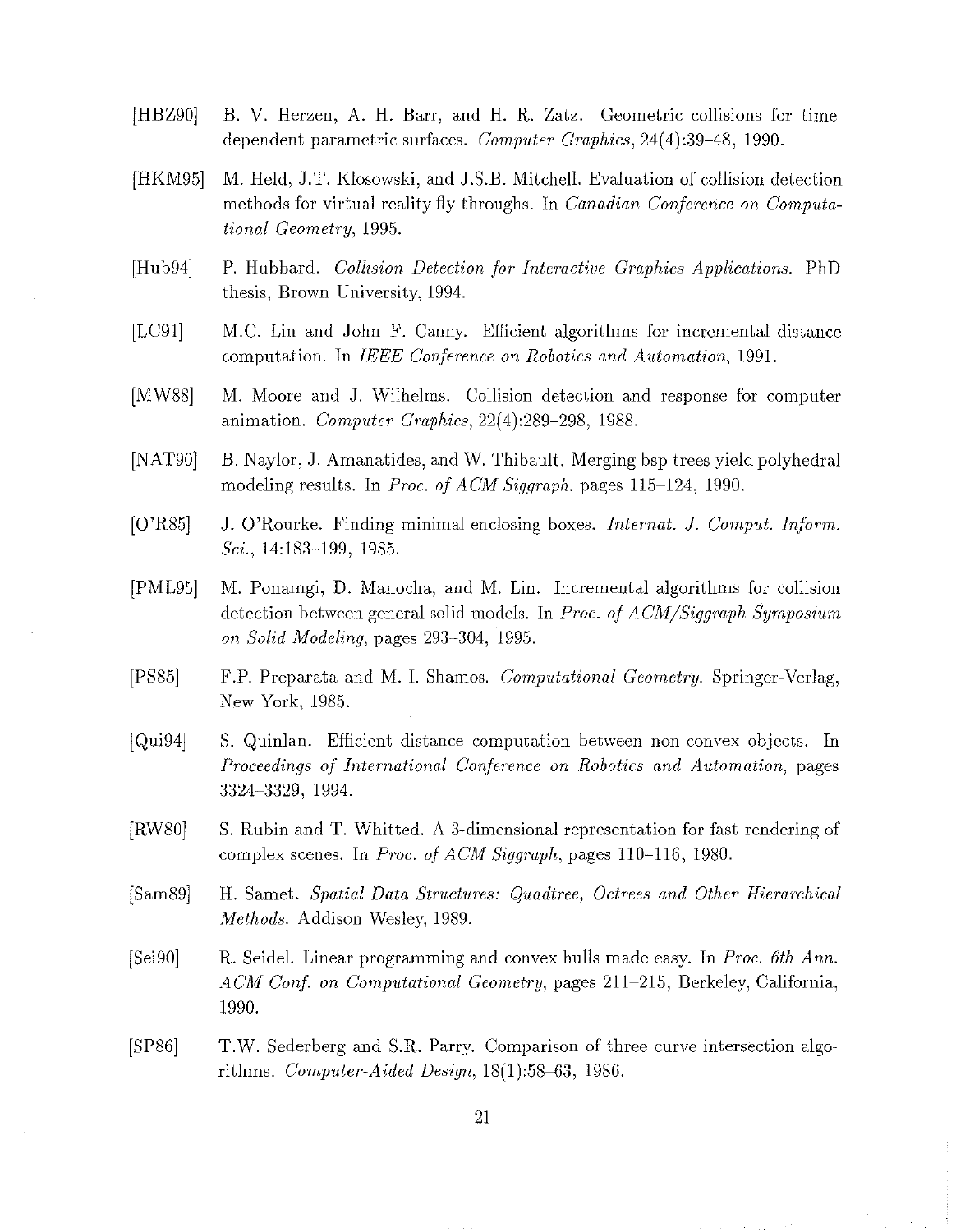- [Wel91] E. Welzl. Smallest enclosing disks (balls and ellipsoids). Technical Report B 91-09, Fachbereich Mathematik, Freie Universitat, Berlin, 1991.
- [WG91] W.Bouma and G.Vanecek. Collision detection and analysis in a physically based simulation. *Proceedings Eurographics workshop on animation and simulation,*  pages 191-203, 1991.
- [WHG84] H. Weghorst, G. Hooper, and D. Greenberg. Improved computational methods for ray tracing. *ACM Transactions on Graphics,* pages 52-69, 1984.
- [ZF95] G. Zachman and W. Felger. The boxtree: Enabling real-time and exact collision detection of arbitrary polyhedra. In *Proc. of SIVE'95,* 1995.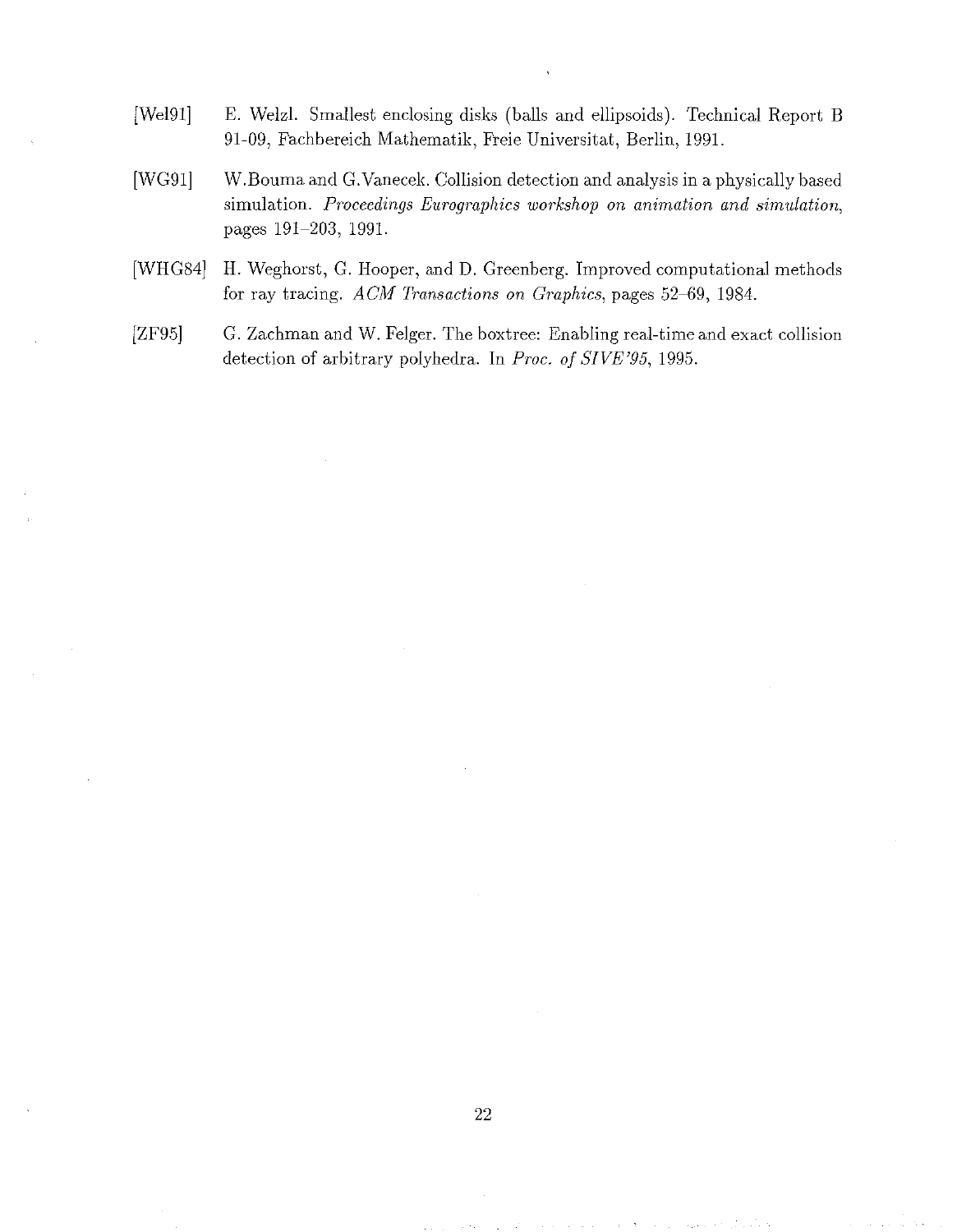

Figure 7: *AABB's* vs. *OBB's:* Approximation of a Torus- This shows *OBB's* converging to the shape of a torus more rapidly than *AABB's.*